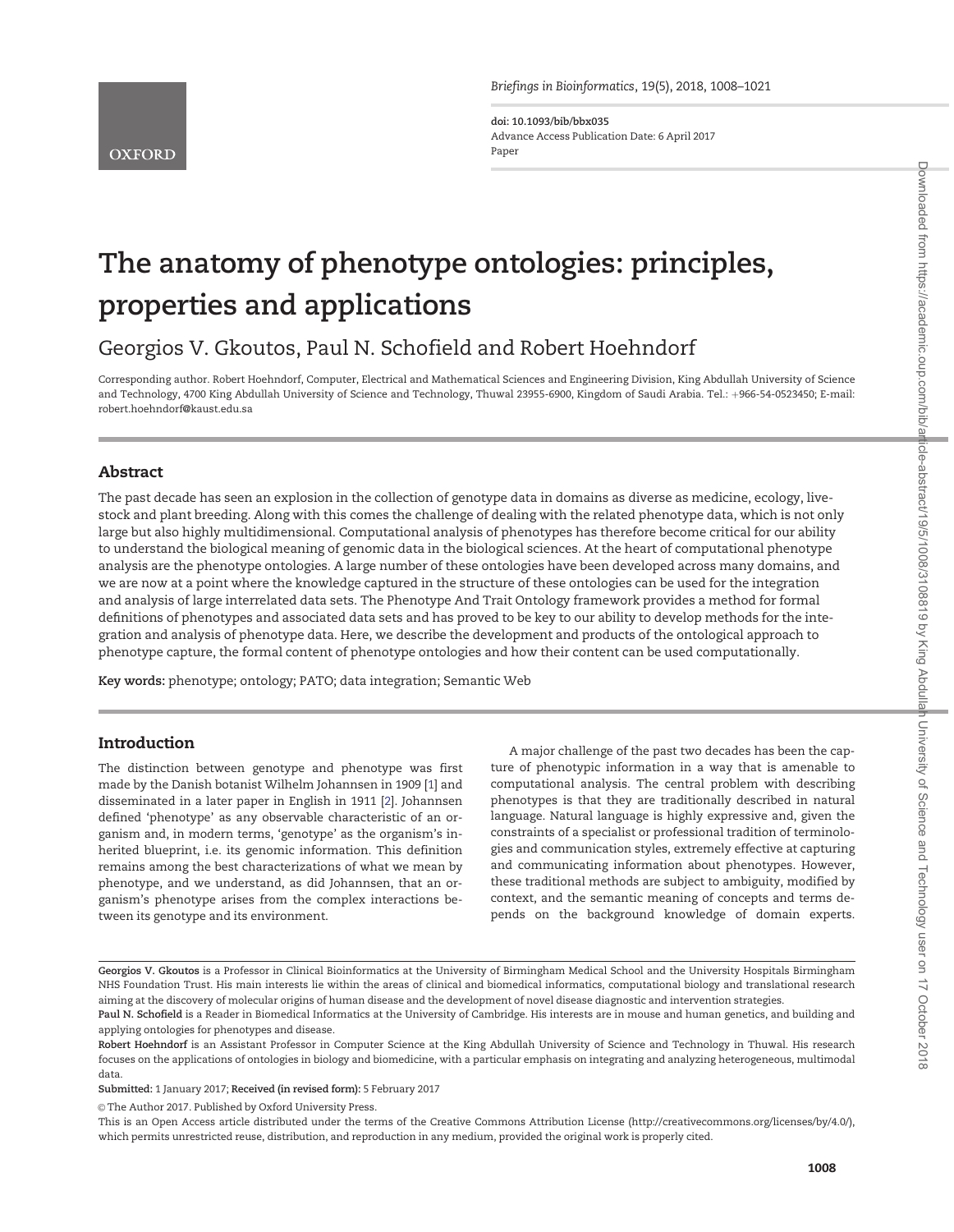These challenges make it difficult to use data captured in natural language, computationally [[3\]](#page-9-0).

In response to these needs, several disciplines, notably medicine, have developed standardized terminologies over the years to promote a common language of discourse [\[4](#page-10-0)]. Such terminologies, while useful, are limited in their computational applicability and face interoperability issues when competing terminologies, or atypical application of terms, result in loss of meaning or translation. This problem has been addressed in recent years through the adoption of structured and semantically formalized ontologies that deal with the issues of both standardization and computability.

The development of bio-ontologies has closely followed the technological developments such as sequencing technologies and gene expression arrays in the biomedical sciences, which resulted in the generation of massive amounts of highly complex data and subsequent analytical challenges. A solution to the problem of data annotation, integration and analysis was developed in the early 2000s with the creation of the Gene Ontology (GO) to describe the attributes of gene products [[5\]](#page-10-0).

The GO was the first systematic application of formal ontological principles [\[6,](#page-10-0) [7\]](#page-10-0) to the biomedical sciences and facilitated one of the first formal semantic approaches to biomedical data integration. The application of ontologies to data integration has the advantage of allowing capture of relationships between concepts in a domain through formal axioms [[7\]](#page-10-0). The ability of ontologies to capture knowledge through their axioms further permits the use of automated reasoners across them, a property that has become increasingly important in the way ontologies are currently being used [[8\]](#page-10-0).

Following the development of GO, there was an efflorescence of ontologies for the capture of phenotypic information, i.e. ontologies of anatomy and of phenotypes mainly aimed at systematically capturing phenotype information from humans and model organisms. The urgent need to develop standards for capturing phenotypic information was recognized as early as 2000 [[9](#page-10-0)]. The human embryological anatomy ontology was developed in 2003 [[10](#page-10-0)] and followed in the same year by the Mammalian Phenotype Ontology (MPO) [\[11\]](#page-10-0) and the mouse anatomical dictionary [[12](#page-10-0)], and a year later by the Mouse Pathology Ontology (MPATH) [[13\]](#page-10-0).

Implementation of these 'pre-composed' ontologies, i.e. ontologies where each concept was represented by a single class and its associated label, was largely in the model organism databases such as the Mouse Genome Database [\[14\]](#page-10-0). In 2004, the need for a more systematic effort for building phenotype ontologies was recognized [[15\]](#page-10-0), resulting in the development of the Phenotype And Trait Ontology (PATO) and the entity–quality (EQ) formalism to describe phenotypes [\[16,](#page-10-0) [17](#page-10-0)]. While the phenotype ontologies provide standards for capturing phenotype information, the PATO framework provides a systematic way to represent phenotypes formally, develop new phenotype ontologies and integrate phenotype ontologies across domains, enabling their comparison as well as, by extension, the comparison of phenotype data associated with them. The unifying PATO framework for describing phenotypes computationally allowed the full potential of ontology-based data integration and analysis to be applied to phenotypes, including semantic similarity measures for determining the phenotypic relatedness of annotated entities [[18\]](#page-10-0), semantic search across different ontologies [\[19](#page-10-0)] and enrichment over ontologies, for example, to identify biological processes affected by experimental perturbations or natural variation [[20\]](#page-10-0).

The systematic application of ontologies for data collection is now becoming the norm for experimental organisms [[21](#page-10-0), [22\]](#page-10-0),

the ecological and evolutionary fields, though more slowly for humans [\[23\]](#page-10-0). Here, we review the principles underlying phenotype ontologies and how they give rise to different analytical approaches. We first provide a brief introduction into ontologies and Semantic Web technologies and review the landscape of phenotype and disease ontologies. We then discuss phenotype ontologies that make use of the PATO framework extensively, focusing on the technical and formal details. Following this technical discussion, we highlight applications of phenotype ontologies in biological and biomedical data analysis and provide conclusions and an outlook for phenotype ontologies.

## Ontologies and the Semantic Web

Most modern ontologies in biology and biomedicine use the Web Ontology Language (OWL) [\[24](#page-10-0)] to express their content. OWL is a formal language based on description logics [[25](#page-10-0)], and uses several profiles that correspond to different language subsets [[26](#page-10-0)]. OWL makes a basic distinction between classes and instances. A class is an OWL entity that can be instantiated and usually classes correspond to general kinds of entities. Examples of classes are 'Arm' (a kind of material structure), 'Drinking' (a kind of process) or 'Color' (a kind of quality). Instances, on the other hand, cannot have instances themselves and correspond to the things that are found within a domain of interest. Examples of instances are 'my right arm', the 'drinking process mouse A was involved in at a particular period' or the 'color of my skin'.

Most ontologies contain no instances and specify the classes within a domain of interest through the use of axioms [\[8](#page-10-0)]. An axiom is a statement assumed to be true within a domain of knowledge. Some of the simplest axioms assert that one class is a subclass of another, conveying the information that all instances of the former are also instances of the latter. More complex axioms can be formed through the use of quantifiers and relations (object properties and datatype properties in OWL) that hold between instances.

Ontology axioms can be used together with automated reasoning to reveal implied, albeit not explicitly stated, knowledge. For example, from the two axioms that A SubClassOf: B and B SubClassOf: C, it can be inferred that A SubClassOf: C. Reasoning over OWL ontologies can be highly complex and is, in general, exponential in the size of the OWL knowledge base [[24\]](#page-10-0). However, some fragments of OWL have been defined for which inferences can be performed in polynomial time [\[26](#page-10-0)]. In biological, biomedical and medical ontologies, the OWL 2 EL profile is widely used, as it supports many of the axioms and operations useful to express biological knowledge while maintaining polynomial time complexity so that it can be used together with large ontologies [[27\]](#page-10-0). In particular, OWL 2 EL supports subclass axioms (such as red SubClassOf: color), equivalent class axioms (such as 'high blood pressure' EquivalentTo: hypertension) and disjointness axioms (such as red DisjointWith: blue), as well as class constructors including existential restrictions and class intersection (such as 'part of' some liver and 'part of' some 'cardiovascular system'). OWL 2 EL further allows the use of transitive and reflexive properties, and supports combining multiple properties through properties chains. The specification of OWL profiles provides a comprehensive reference [\[26](#page-10-0)].

# Landscape of phenotype ontologies

Three major strategies for the capture of phenotype data dominate the ontology landscape. Most widely used are ontologies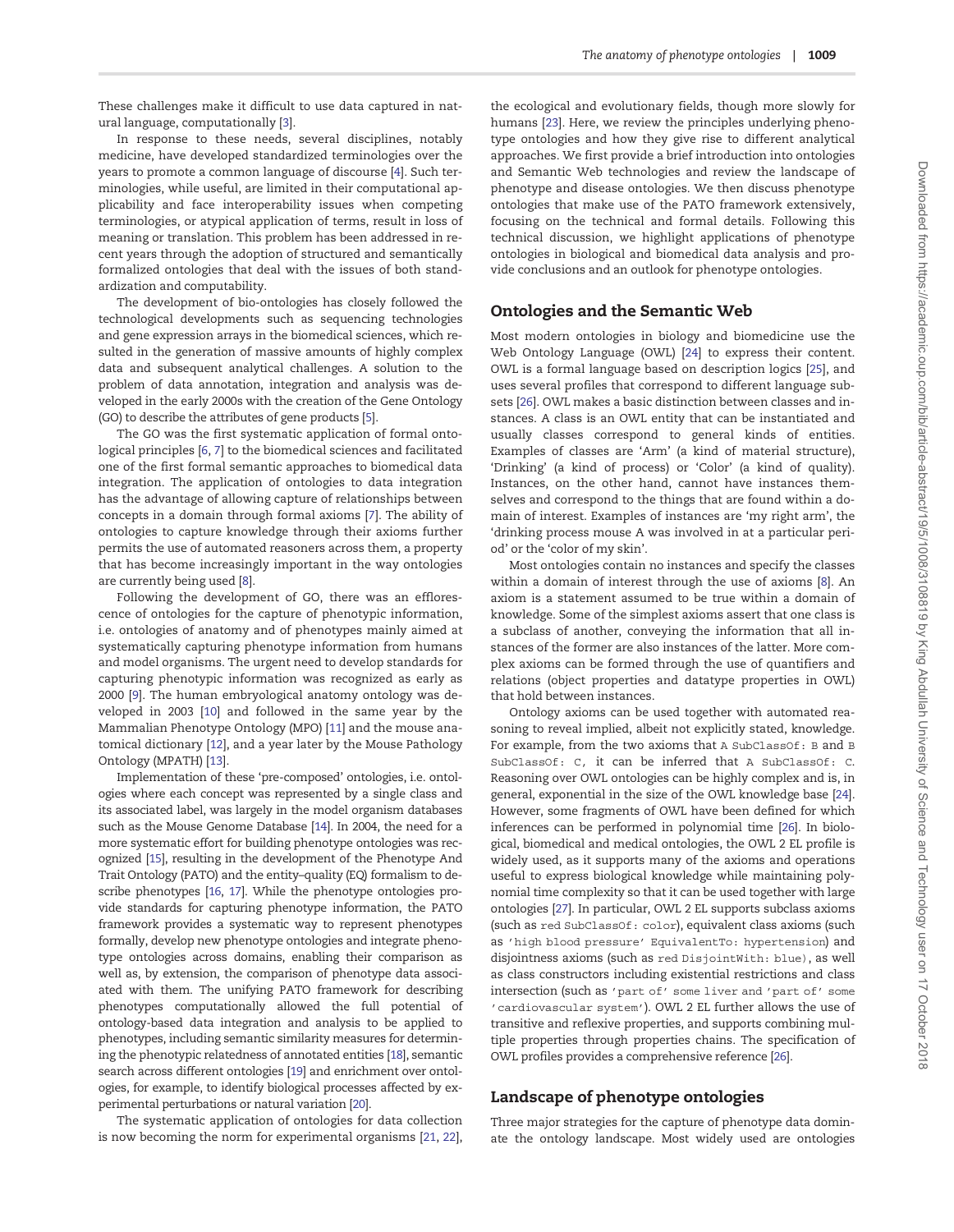<span id="page-2-0"></span>containing pre-composed classes describing 'abnormal' phenotypes aiming either to completely describe the abnormal phenome of an organism or specific phenotypic domains such as disease or behavior. Examples are the MPO [\[11](#page-10-0)], the Human Phenotype Ontology (HPO) [[28\]](#page-10-0) or the Fission Yeast Phenotype Ontology (FYPO) [[29\]](#page-10-0), all of which aim to capture aberrations related to the entire phenome of an organism. This approach assumes the presence of a reference organism or strain, and 'abnormal' phenotypes denote a deviation from this norm. In contrast, the trait ontologies such as the Wheat Trait Ontology (part of the Crop Ontology) [\[30](#page-10-0), [31\]](#page-10-0) capture individual traits and their units of measurement [\[32](#page-10-0)] when they represent continuous variables, without including any 'normal' and 'abnormal' phenotypes within the ontology. The third approach is to record an entity (or entities) involved in a particular phenotypic manifestation and the manner that it has been affected. This approach takes the entity from a selection of ontologies (most often, ontologies of anatomy and physiology) and the quality from PATO [[16\]](#page-10-0). An example of this approach is the Zebrafish Information Network (ZFIN) [\[33](#page-10-0), [34](#page-10-0)] that uses this 'post-composed' approach to phenotype descriptions, using, among others, the GO [[5\]](#page-10-0) and the Zebrafish Anatomy Ontology [\[35](#page-10-0)] to refer to the entities.

Table 1 presents a survey of pre-composed phenotype ontologies and trait ontologies for humans, several model organisms, plants and microorganisms gathered from Bioportal [[73\]](#page-11-0), Aber-OWL [\[74](#page-11-0)] and the Ontology Lookup Service [\[75](#page-11-0)]. The list provided in Table 1 is not intended to be comprehensive and contains ontologies, which are widely used across many projects and databases as well as ontologies restricted to specific applications.

#### Ontologies for the medical sciences

The terminologies for collecting information on human diseases have a long history, with the key terminologies being the

Unified Medical Language System (UMLS) [\[43](#page-10-0)], the Systematized Nomenclature of Medicine-Clinical Terms (SNOMED CT) [[51\]](#page-11-0), the International Classification of Diseases (ICD) codes [\[41](#page-10-0)] and the UK Read codes [\[50\]](#page-11-0). While these terminologies are hierarchically structured, they were not originally intended to be used as ontologies and followed the pattern of the Simple Knowledge Organization System (SKOS) [[76\]](#page-11-0). In recent years, however, they have been rendered into formal ontological formats, which can be used to support some operations commonly performed on ontologies. The UMLS represents one of the most useful resources for biomedical semantics, partly because of its size and comprehensive coverage, but mainly because of the extensive mapping to other ontologies, allowing the UMLS to bridge terminological and structural gaps between different ontologies. Many databases use UMLS along with other ontologies for coding information about disease and phenotypes, such as DisGeNet [\[37\]](#page-10-0) or the Comparative Toxicogenomics Database [[44\]](#page-10-0).

More recently, the HPO [[38\]](#page-10-0) was introduced to specifically characterize phenotypes in humans and represent human diseases as a combination of phenotypes. Applied to patients, the HPO enables highly granular, 'deep', phenotyping [\[77](#page-11-0)], which has been shown to be highly successful in increasing the accuracy of diagnosis, facilitating patient population stratification and identifying novel candidate genes for genetic disorders [\[18,](#page-10-0) [78\]](#page-11-0). Consequently, the HPO is now applied by a large number of projects and consortia aimed at characterizing patients and understanding molecular mechanisms underlying their diseases, including the UK 100 000 Genomes project [\[79\]](#page-11-0). Furthermore, journals have started to require the submission of HPO class-based phenotype descriptions with manuscripts that characterize patients or diseases [[80\]](#page-11-0) so that information about observed phenotypes can be reused more widely. HPO is also used for indexing and annotating information in human genetics databases, such as the Online Mendelian Inheritance in

|  |  | Table 1. Landscape of phenotype ontologies |
|--|--|--------------------------------------------|
|  |  |                                            |

| Domain                | Ontology                                                                                    | # Classes | Used by                                                                 |
|-----------------------|---------------------------------------------------------------------------------------------|-----------|-------------------------------------------------------------------------|
| Human and biomedical  | DO [36]                                                                                     | 11 663    | DisGeNet [37]                                                           |
|                       | HPO [38]                                                                                    | 15 3 8 1  | HPO Database [39] and GWAS Central [40]                                 |
|                       | International Classification of Disease version 10,<br>Clinical Modification (ICD10CM) [41] | 92 168    | Various EHR systems                                                     |
|                       | <b>ICD9CM</b> [42]                                                                          | 22 5 33   | Various EHR systems                                                     |
|                       | Medical Subject Headings Thesaurus [43]<br><b>UMLS</b> [43]                                 | 261 990   | Comparative Toxicogenomic Database [44]<br>SIDER [45] and DisGeNet [37] |
|                       | NCI Thesaurus [46]                                                                          | 118 941   | NCI, NIH multiple projects                                              |
|                       | Ontology of Adverse Events [47]                                                             | 5514      |                                                                         |
|                       | Orphanet Rare Disease Ontology [48]                                                         | 13 10 5   | Orphanet [49]                                                           |
|                       | Read Codes Clinical Terminology version 3 [50]                                              | 140 065   | UK General Practice                                                     |
|                       | SNOMED-CT [51]                                                                              | 324 129   | Various EHR systems                                                     |
| Animal model organism | Dictyostelium Phenotype Ontology [52]                                                       | 1058      | DictyBase [52]                                                          |
|                       | <b>DPO</b> [53]                                                                             | 506       | FlyBase [54]                                                            |
|                       | <b>MPATH [13]</b>                                                                           | 889       | PathBase [55], RGD [56] and MGI [14]                                    |
|                       | <b>MPO</b> [22]                                                                             | 30 316    | MGI [14], RGD [56]                                                      |
|                       | Worm Phenotype Ontology (WBPhenotype) [57]                                                  | 2435      | WormBase [58]                                                           |
| Plants and fungi      | Ascomycete Phenotype Ontology                                                               | 619       | Saccharomyces Genome Database [59]                                      |
|                       | Flora Phenotype Ontology [60]                                                               | 28 4 30   | African Plants Database [61]                                            |
|                       | <b>FYPO</b> [29]                                                                            | 9870      | PomBase [62]                                                            |
|                       | TO [63]                                                                                     | 1433      | iPlant Collaborative Databases [64] and<br>Planteome [65]               |
|                       | Solanaceae PATO [30, 31]                                                                    | 397       | Sol Genomics Network [66]                                               |
|                       | Thesaurus Of Plant traits [67]                                                              | 950       | TRY Database [68]                                                       |
| Cell                  | Cell Microscopical Phenotype Ontology [69]                                                  | 813       | Cellular Phenotype Database [70]                                        |
|                       | Ontology for Microbial Phenotypes (OMP) [71]                                                | 1120      | Microbialphenotypesorg [72]                                             |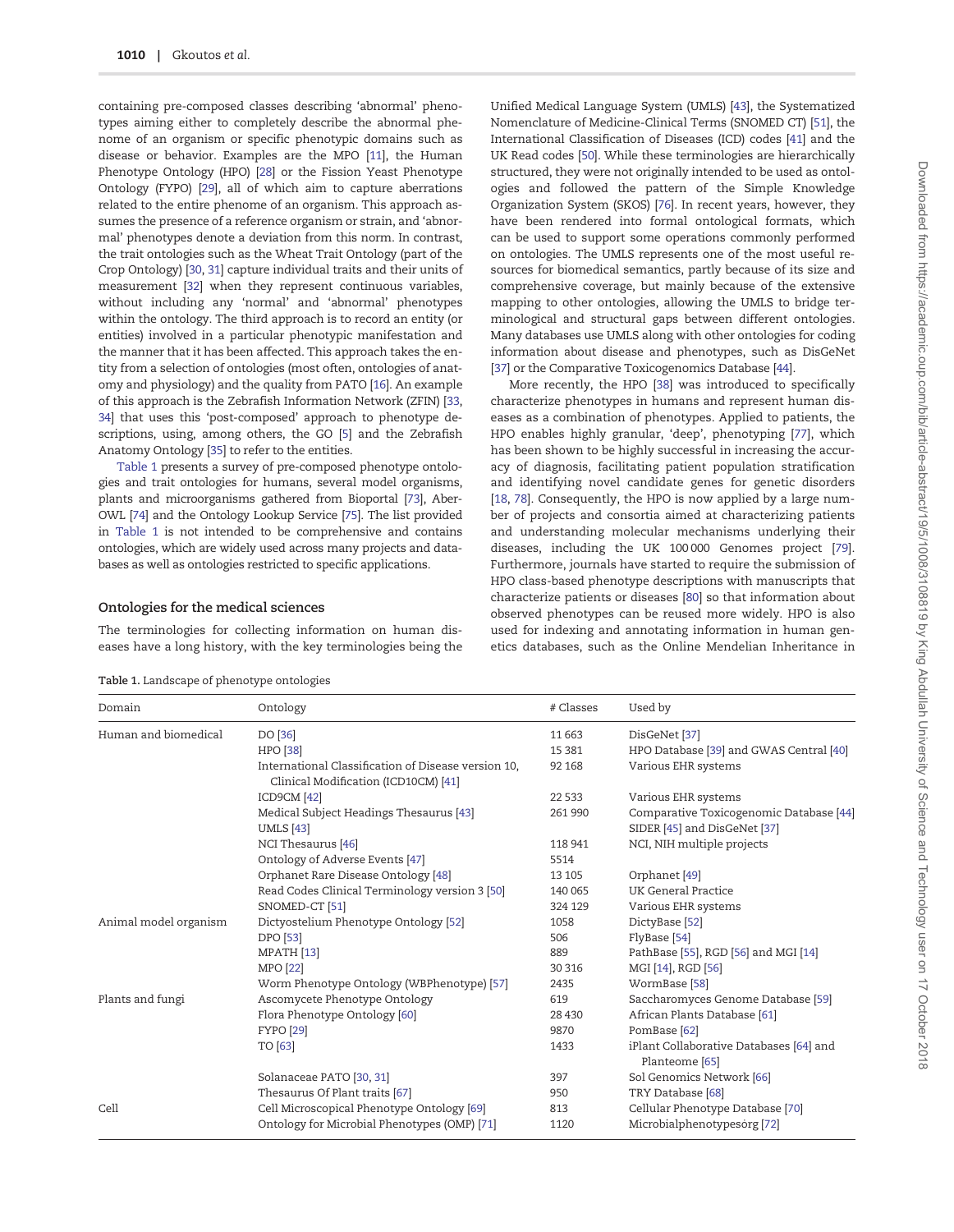Man [[81\]](#page-11-0) and Orphanet [[49\]](#page-11-0) databases, GWAS Central [\[40\]](#page-10-0) and ClinVar [[82\]](#page-11-0) as well as clinical electronic health record (EHR) systems.

A similar move toward more formalization and precision can be observed in terminologies intended to capture diseases, where the Disease Ontology (DO) [[36](#page-10-0), [83](#page-11-0)] aims to capture all human diseases. DO provides mappings to traditional clinical terminologies such as SNOMED CT or International Classification of Diseases version 9, Clinical Modification (ICD9CM), and some databases fully characterize diseases in DO with phenotypes from ontologies such as HPO [[84\]](#page-11-0).

Medical terminologies have traditionally focused on classifying the terminology used to characterize the state of a patient, and they often contain terms that may both refer to a phenotype or a disease. While the distinctions between phenotypes and diseases are not always obvious, there is now a strong tendency in the biomedical ontology community to consider diseases as a priori distinct from phenotypes [\[85–87\]](#page-11-0); a disease would usually consist of multiple different phenotypes. There are many challenging cases, such as hypotrichosis, which may be considered a phenotype if occurring with other signs or symptoms or as a disease in itself if isolated (e.g. as generalized hypotrichosis).

The overlap between disease and phenotype ontologies allows ontology mapping techniques to be applied to identify overlapping or equivalent classes in different ontologies [\[48,](#page-11-0) [88](#page-11-0), [89](#page-12-0)]. Inter-ontology mapping not only enables ontology interoperability, but also permits the integration of large clinical data sets. The coding of drug side effects and indications to UMLS, SNOMED CT, ICD9CM and the Medical Dictionary for Regulatory Activities (MedDRA) adverse event terminology further permit the integration of drug, pathway and disease data from databases such as PharmGKB [[90](#page-12-0)], Drugbank [[91](#page-12-0)] and SIDER [[45](#page-11-0)] with other resources, and have been used to predict both novel drug targets and indications [[92–95\]](#page-12-0). In these approaches, phenotype ontologies are used to combine data sets both to increase sample size and connect phenotypes observed under different circumstances, such as drug effects and mutant model organism phenotypes.

### Model organism phenotype ontologies

The model organism databases, such as the Mouse Genome Informatics (MGI) database [[14\]](#page-10-0), provide ontology-coded genotype/phenotype information for natural and induced mutations, and they were the first resources to use formal ontologies for phenotype coding. In these databases, most phenotype information is captured by literature curation or by direct coding from large-scale high-throughput projects such as the International Mouse Phenotype Consortium [[96,](#page-12-0) [97\]](#page-12-0) and industry data sets from Lexicon and Deltagen.

Computational integration of phenotype data between species has been made possible through a combination of lexical matching of class labels, PATO-based standardization of phenotype ontologies and cross-species anatomy and physiology ontologies such as Uberon [[98](#page-12-0)] and GO [\[5](#page-10-0)]. Together with reasoning over multiple ontologies (as described in detail below), this has allowed model organism phenotypes to directly contribute to translational research, for example, predicting the causative genes of rare human diseases [\[99](#page-12-0)], identification of the contribution of component genes in contiguous gene syndromes [[100\]](#page-12-0) and, more recently, prioritizing causative variants from undiagnosed clinical exomes [\[101\]](#page-12-0). Here, integration of phenotype ontologies is used to make phenotypes in different

species comparable, while measures of semantic similarity are used to associate the perturbations (such as targeted mutation) underlying the phenotypes and generate hypotheses about the mechanisms leading to a phenotype when the underlying causes are unknown.

#### Biodiversity and ecology

Systematic collection of phenotype data as part of the characterization of natural environments has always been an integral part of ecology and biodiversity studies. The increasing scale and complexity of data collection, the establishment of genomic observatories and new methods of large-scale analysis have stimulated the development of tools for biodiversity informatics [\[102,](#page-12-0) [103\]](#page-12-0) among which the plant and fungi ontologies listed in [Table 1](#page-2-0) represent the major ontological tools now in use. Environment is a critical aspect of phenotype interpretation and particularly relevant in a biodiversity and ecological context where environments are not standardized, and the Environment Ontology (ENVO) [\[104\]](#page-12-0) provides a tool to capture a broad range of environmental data [[105](#page-12-0)]. There are also more specialized ontologies, such as the Plant ENVO [\[63\]](#page-11-0) for plant environmental conditions. Notably, in the plant sciences (including biodiversity and ecology, but also spanning agriculture and plant model organisms), large collaborative efforts, in particular the Planteome project [[65](#page-11-0)], the Crop ontology project [[30,](#page-10-0) [31\]](#page-10-0) and the iPlant Collaborative [\[64](#page-11-0)], have undertaken to unify and standardize the different vocabularies, ontologies and databases.

#### Evolutionary biology

The collection of phenotypic characteristics for the study of evolution using natural language has been established for a considerable time [[106](#page-12-0)]. More recently, phylogenetic systematics has formalized the collection of comparative data across taxa; yet, much of the collected phenotypic information is in publications inaccessible to computational analysis, and impossible to integrate with the information in genetic and phenotypic databases. The difficulties in analyzing and integrating such data have been successfully addressed using anatomy and phenotype ontologies underpinned by the PATO framework [\[107\]](#page-12-0). This approach has been successfully applied in many projects, most notably in the Phenoscape project [\[108,](#page-12-0) [109](#page-12-0)] where a knowledge base constructed from ontology-based literature mining has been used to predict the genes responsible for phenotypic differences between related species, both extant and extinct. The hypothesis underlying these studies is that observed phenotypic differences between two species resulting from evolutionary change in a single gene or pathway can be compared with differences between a normal and mutant model organism, and if the observed differences are similar, the evolutionary change likely happened in the same gene or pathway that has been altered in the mutant model organism.

#### Agricultural and livestock ontologies

Several ontologies have been created specifically in support of domestic animal production, which cover specific phenotypic traits of multiple food species. In the Animal Trait Ontology for Livestock (ATOL) [[110](#page-12-0)], for example, classes refer to traits and not abnormal phenotypes and are closely related to industrystandard measurement techniques facilitating the capture of quantitative and discrete data using the EQ formalism. The ATOL is designed to work with the environment ontology for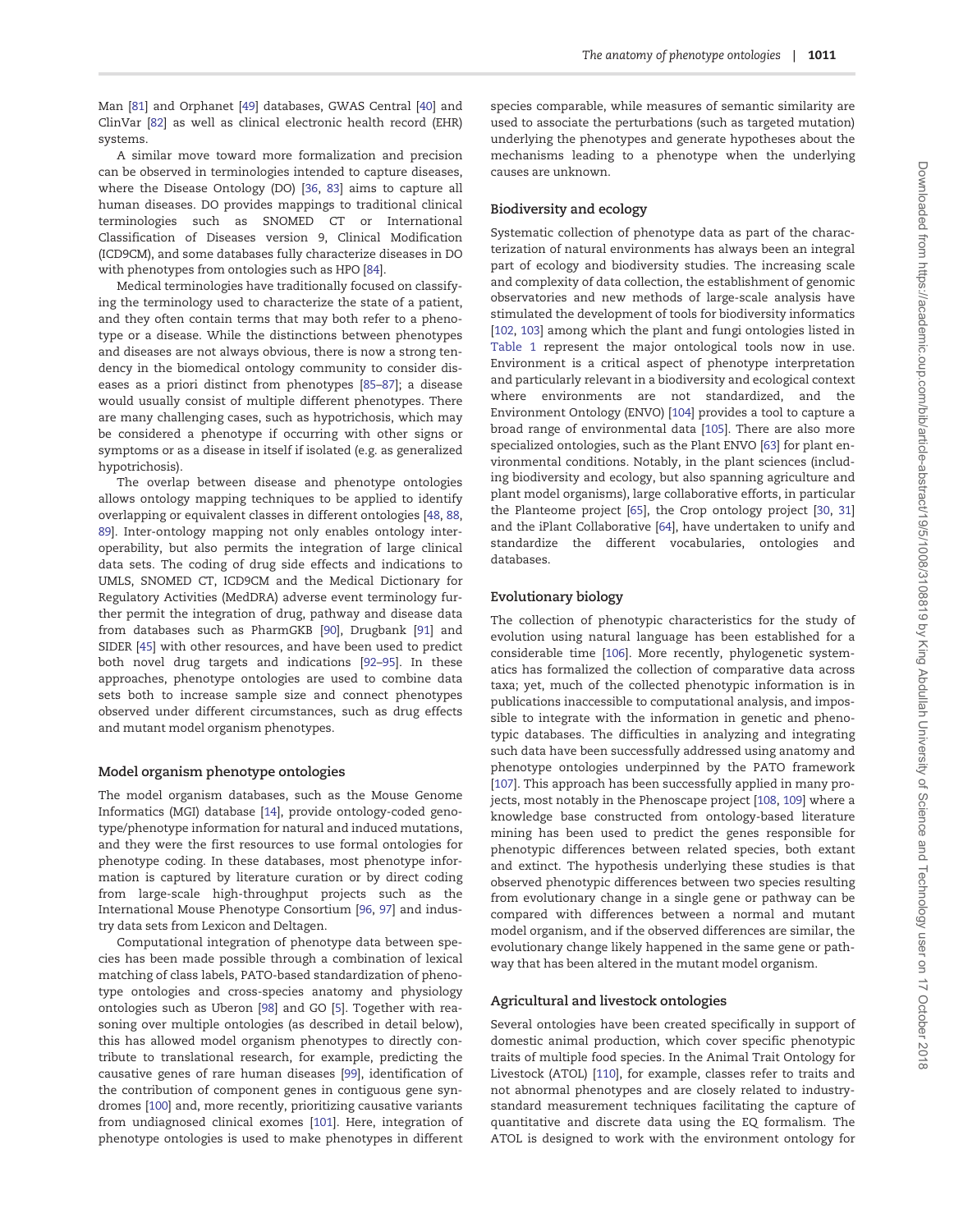livestock, providing a matched pair of resources that can capture all the parameters needed to interpret phenotypic findings.

#### Application ontologies containing phenotypic concepts

An application ontology is an ontology generally derived for a specific use or application [[111](#page-12-0)], often to model a broad range of aspects of a specific domain, or sometimes to mirror the content of a database containing data on a specific domain. We do not include application ontologies in [Table 1](#page-2-0) because of space constraints and the large number of application ontologies containing phenotypic classes. Many of the major application ontologies follow the Open Biological and Biomedical Ontologies (OBO) Foundry principles [\[112\]](#page-12-0) and reuse classes from phenotype ontologies using the Minimum Information to Reference an External Ontology Term approach [\[113\]](#page-12-0). Prominent examples of these application ontologies include the Experimental Factor Ontology [\[114\]](#page-12-0), used across the European Bioinformatics Institute (EBI) databases; the Ontology of General Medical Science [\[87](#page-11-0)], intended to unify clinical ontologies used in EHR systems; the Neuro Behavior Ontology [\[115](#page-12-0)], used in axioms of several phenotype ontologies and for annotation by resources such as the Rat Genome Database (RGD) [\[56\]](#page-11-0); and the Infectious DO [\[116\]](#page-12-0), used as a foundation to build several disease-specific ontologies.

## PATO-based phenotype ontologies

The PATO [[16\]](#page-10-0) was built as a framework to unify phenotype descriptions in biology, render them interoperable and make them amenable to automated reasoning and processing (see Figure 1 for an overview). The PATO framework [\[16](#page-10-0)] is not only an ontology but also provides a uniform way to express phenotype statements, the EQ method [\[117\]](#page-12-0). According to the EQ method, a phenotype is described by referring to an 'entity', either an anatomical structure or a biological process or function, and characterizing this 'entity' with a 'quality' that captures the



Figure 1. A schematic representation of the PATO framework. Quality classes from PATO are combined with entity classes from multiple ontologies (such as GO or Uberon) to provide formal definitions for species (and sometimes domain specific) phenotype ontologies. Examples of such ontologies are depicted in the outer ring and include the HPO [\[118](#page-12-0)], MPO [[119](#page-12-0)], Cellular Phenotype Ontology (CPO) [\[120\]](#page-12-0), Drosophila phenotype ontology (DPO) [\[53\]](#page-11-0), Plant Trait Ontology (TO) [\[117](#page-12-0)] FYPO [\[121](#page-12-0)] and Wormbase Phenotype Ontology [\[57](#page-11-0)]. This provides an interoperability layer between these ontologies and facilitates the integration of the data annotated to them in the species-specific databases around the outside edge.

properties or attributes of the entity. When using the EQ method to describe phenotypes, the entity will usually refer to a class from either an anatomical ontology or an ontology of processes and functions such as the GO [\[5](#page-10-0)], while the quality is taken from the PATO. For example, to describe the trait 'heart morphology' using the EQ method, the class 'heart' (from an anatomy ontology) is used as entity and the class 'morphology' (from PATO) is used as quality. To describe 'heart hypertrophy', the same class 'heart' is used as entity and the quality 'hypertrophic' from PATO. The class 'hypertrophic' in PATO is a subclass of 'morphology' and should result in 'heart hypertrophic' being a subclass of 'heart morphology'.

A distinction can be made between 'morphology', which is an attribute, and 'hypertrophic', which is a value of the attribute, and PATO contains this distinction as well as others. The PATO [\[16\]](#page-10-0) has grown over time and evolved to incorporate distinctions between attributes and their values, qualities and quantities, normal and abnormal qualities, increased and decreased values and unary and n -ary qualities. The rich information in PATO has also led to a complexity that can make the ontology and EQ framework challenging to use, and here we discuss all features of PATO in detail and aim to make them more accessible.

The distinction between attributes and their values is made in PATO through a combination of formal subclass axioms and OBO 'slims' [[122](#page-12-0)]. A slim of an ontology is a subset of the ontology consisting of classes and axioms that are useful for a particular purpose, and they are expressed by an annotation property. Examples of attributes in PATO include 'morphology', 'color' or 'shape', while examples of values include 'hypertrophic', 'red' or 'round'. Attributes and values are distinguished in PATO through the use of the 'attribute' and 'value' slims. In the OBO format [[123](#page-12-0)] of PATO, these are expressed as 'slims' [\[122\]](#page-12-0), i.e. application-specific subsets of PATO; in the OWL format of PATO, the distinction is made through the use of annotation properties attributed to the PATO class. Attributes can only have certain values, depending on the value space underlying an attribute [\[124\]](#page-12-0). For example, 'hypertrophic' can be a value of 'morphology' but not of 'color'. In PATO, possible values of an attribute are subclasses of the attribute class, i.e. PATO classes expressing attributes have their potential values as subclasses. Specifically, given a PATO class expressing a value (such as 'hypertrophic'), the corresponding attribute is the most specific superclass that falls in the attribute subset of PATO.

Among the classes expressing attributes in PATO [[16](#page-10-0)], a further distinction is made between scalar attributes and nonscalar attributes. Scalar attributes have values that can be partially ordered and have magnitudes, and include attributes such as 'speed' or 'size'. Non-scalar attributes (such as 'color' or 'shape') have values that are qualitative and do not give rise to a natural ordering. Only scalar attributes can be increased or decreased while it makes no sense to state that a non-scalar attribute is increased or decreased. However, both scalar and nonscalar attributes may have values that are opposites of each other. For scalar values, PATO contains axioms that specify that a certain value of an attribute is 'increased in magnitude relative to' or 'decreased in magnitude relative to' a reference value. PATO further includes axioms that relate values of attributes to their opposite values, using the 'opposite of' relation. For example, the quality 'rough' (PATO:0000700) is declared as an 'opposite' of the quality 'smooth' (PATO:0000701). These axioms can be used to identify phenotype statement that express opposite directionalities. The distinction between scalar and nonscalar attributes is not always clear, as some attributes may be considered to be both scalar and non-scalar, depending on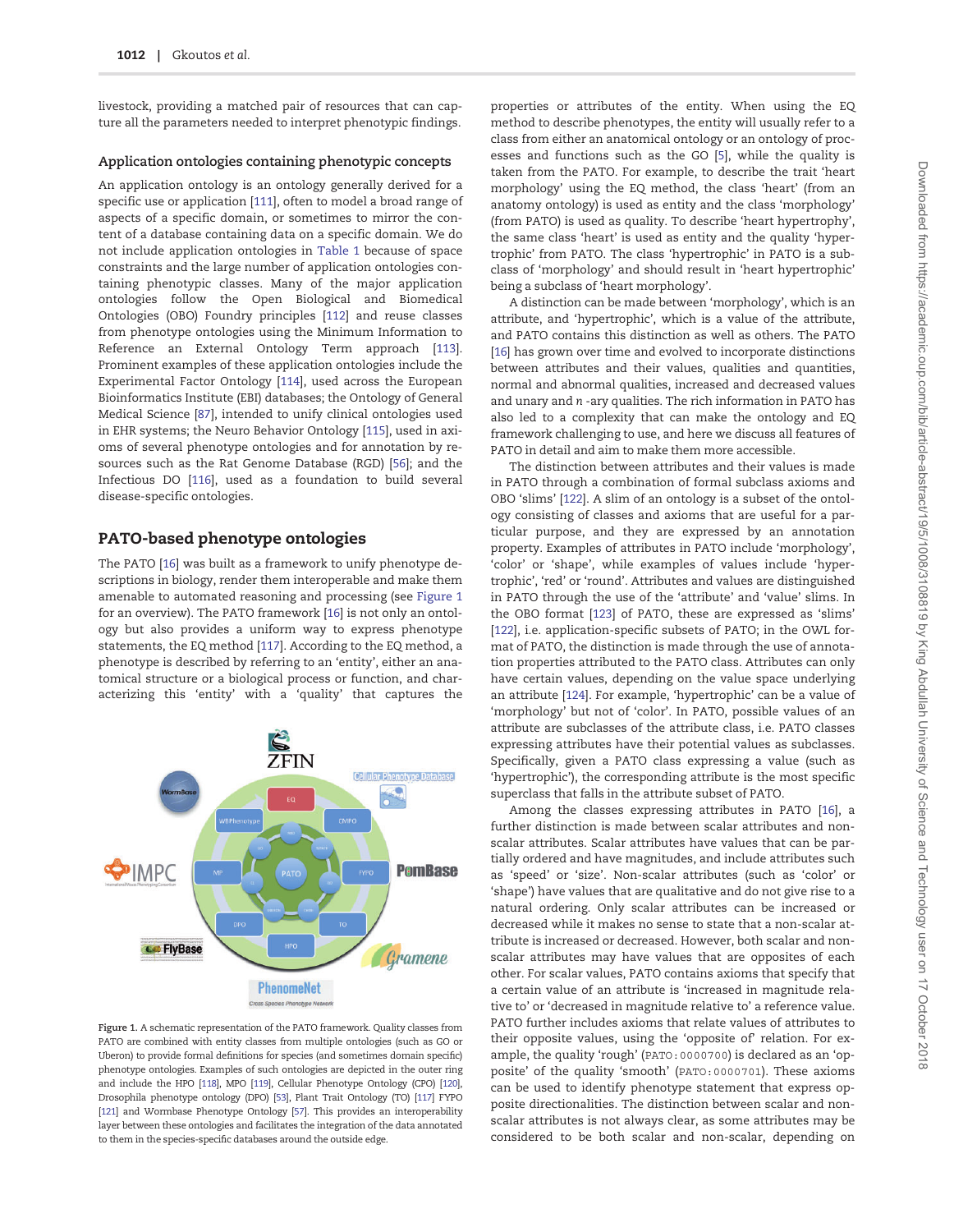context. Examples include color, which can either be scalar, when expressed as wavelengths, or non-scalar, when expressed using qualitative values such as 'red' or 'yellow'. The scalar versus non-scalar distinction in PATO should therefore be considered a guideline, not an absolute truth.

Another subset of PATO [[16](#page-10-0)] distinguishes between unary and relational qualities. A unary quality is a quality of a single entity, while relational qualities are qualities of multiple entities. Examples of relational qualities include 'anterior to' (PATO:0001632) or 'sensitivity toward' (PATO:0000085), which are qualities of two entities. In PATO, unary qualities are distinguished from relational qualities through a slim (or an annotation property in the OWL version of PATO) that tags some attributes and values as relational if they are qualities of more than one entity. Relational qualities in PATO are expressed as qualities of one of their bearers and are related using the 'toward' relation to their second (and third, fourth, etc.) arguments. For example, the 'sensitivity toward oxygen' of a microorganism would be expressed as a quality 'sensitivity toward', which is the quality of the microorganism and is directed 'toward' some oxygen (toward some oxygen).

### Direct and comparative phenotype descriptions

Phenotype ontologies can be broadly distinguished in two main classes based on whether they express 'direct' phenotype observations or 'comparative' observations. We consider direct phenotypes to be raw observations of a single organism, without a reference to another organism for comparison. Direct phenotypes are often collected in a biodiversity and evolutionary context, and they may form the basis of GWAS or PheWAS studies [\[40](#page-10-0), [125](#page-12-0)]. For example, character matrices will represent phenotypes of individual organisms or species, without comparing them a priori to other entities. Similarly, in a biodiversity context, such as floras or monographs focusing on the organisms within a region, or characterizing a family of related organisms, phenotype descriptions are those of individual organisms or species, without including a comparison [\[60\]](#page-11-0).

On the other hand, comparative phenotype statements characterize the outcomes of an experiment, or the observed differences from an explicit or implicit reference state. For example, comparative phenotype statements in a model organism context are statements denoting phenotypic differences resulting from mutagenesis experiments. In the comparative case, a 'control' is defined, usually a wild-type of an organism, and a 'case' studied, often a mutant or an organism that has undergone a specific procedure such as drug treatment or other environmental effect. The comparative case is illustrated in the top of Figure 2.

Direct and comparative phenotype statements are clearly distinct: while a direct phenotype statement conveys information about exactly one organism, a comparative phenotype statement conveys information about at least two different organisms, case and control. Two direct phenotype statements can give rise to a comparative phenotype statement if the direct phenotype statements are 'comparable'. Two phenotype statements are comparable if and only if they involve the same kind of entity and 'comparable qualities'. PATO qualities are comparable if and only if they are values of the same attribute. The attributes to which a PATO quality belongs can be identified in PATO by identifying the most specific superclass of a quality that is tagged as belonging to the 'attribute' subset. Given two comparable direct phenotype statements  $P_1$  (about organism  $O_1$ ) and  $P_2$  (about organism  $O_2$ ), with A being the attribute underlying  $P_1$  and  $P_2$  and E the entity, and selecting  $O_1$  as reference, the comparative statement assigned to  $O_2$  (relative to  $O_1$ ) is abnormal/divergent E A (such as 'abnormal flower color' for entity 'flower' and Attribute 'color'). For example, when comparing flower red and flower yellow, and using either the first or second as reference, the comparative phenotype is abnormal/ divergent flower color because the entity (flower) is identical in both statements and the qualities are comparable (in virtue of both being values of 'color') yet different. If  $P_1$  and  $P_2$  are based on 'scalar qualities for which values can be compared quantitatively, more detailed comparative phenotype statements can be inferred involving 'increased' or decreased' values. Figure 2 illustrates the relation between direct and comparative statements.

Identification of comparative phenotypes can be extended from the simple case of two comparable phenotype statements to the case in which sets of phenotypes are observed and a set of comparative phenotypes is generated from these observations. Given two sets of phenotype statements  $S_1$  and  $S_2$ , the first step is to identify the set of pairs of phenotype statements  $(x, y)$  such that  $x \in S_1$  and  $y \in S_2$  and x and y are comparable. Assuming  $S_1$  is selected as control and  $S_2$  as case, then, for



Figure 2. Direct and comparative phenotype statements, and conversions between them. The upper part of the figure shows how phenotype statements are made in case/control experiments, in which the comparative phenotype statement expressed the difference of an observation to an explicitly or implicitly specified control. In the bottom figure, direct observations are made to two organisms, Organism 1 and Organism 2, and the comparative phenotype statements are derived by designating one of the two organisms as control and computing the differences between the other organism and the control.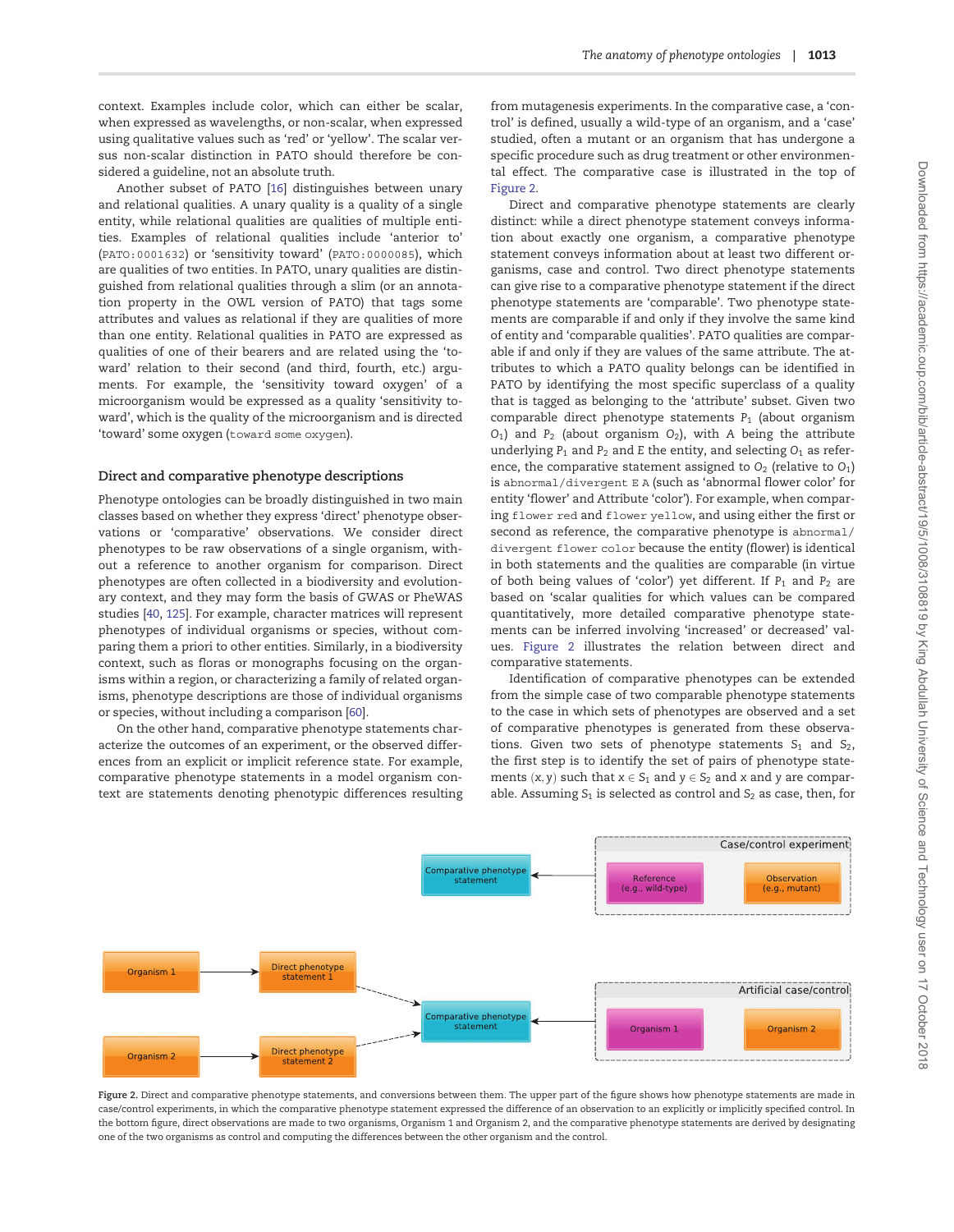each pair of phenotype statements  $(x, y)$ , a comparative phenotype can be generated following the procedure above to generate a set of comparative statements. These sets can also directly be recorded in a database, and model organism databases such as MGI and ZFIN, but also human phenotype databases such as the HPO database, record phenotypes in this form.

When collecting phenotype information from mouse populations of the same genotype, the International Mouse Phenotyping Consortium (IMPC) uses statistical analyses to determine significant phenodeviance from the inbred background strain and then codes to the abnormal phenotype class, such that the categorical annotation is to the strain and not to the individual. Each assay is assigned to a set of classes in the MPO that might be called, and this is done automatically in most cases. The PATO on its own does not contain mechanisms to record additional provenance information and evidence about how a phenotype statement was derived. However, the PATO framework [[16\]](#page-10-0) originally incorporated an assay ontology, which could have been used to formally characterize the assays and statistical methods that were used to derive a phenotype statement, such as the complex set of assays and statistical methods used by the IMPC [\[126\]](#page-12-0). While a dedicated and comprehensive assay ontology has not yet been established, the Ontology of Biomedical Investigations [\[127\]](#page-12-0) and Evidence Code Ontology [[128](#page-12-0)] can be used for this purpose.

## Interoperability with anatomy and physiology ontologies

The organization of classes in phenotype ontologies usually follows the structure of anatomy and physiology of the organism for which phenotypes are recorded. Many phenotype ontologies were built manually by domain experts, and these ontologies follow the structure of anatomy or physiology ontologies implicitly. However, some phenotype ontologies also make explicit use of the knowledge in anatomy or physiology ontologies, and automatically generate a taxonomic structure through automated reasoning.

Phenotype ontologies use the structure of anatomy and physiology ontologies in several ways:

Taxonomic relations: If C is a subclass of D in an anatomy or physiology ontology, then 'C phenotype' is a subclass of 'D phenotype' in the corresponding phenotype ontology. For example, 'T-cell apoptosis' is a subclass of 'apoptosis' in GO, and 'abnormal T-cell apoptosis' is a subclass of 'abnormal apoptosis' in the MPO.

Anatomical and physiological parthood: If C is a subclass of 'part of some D' in an anatomy of physiology ontology, then 'C phenotype' is a subclass of 'D phenotype' in the corresponding phenotype ontology. For example, 'left ventricle' is a subclass of 'part of some heart' in the Foundational Model of Anatomy (FMA), and 'abnormal left ventricle' is a subclass of 'abnormal heart' in the HPO.

Anatomical function: If C is a subclass of 'function of some D', then 'C phenotype' is a subclass of 'D phenotype'. Axioms using the 'function of' relation are rarely included in current ontologies such as GO, and this rule can also be used in reverse to infer from phenotype ontologies the functions of anatomical entities [\[129\]](#page-13-0): if 'C phenotype' has manually been asserted to be a subclass of 'D phenotype', and C is a class of functions and D a class of material entities, then C should be a subclass of 'function of some D'. For example, 'Arrhythmia' (HP:0011675), based on the entity 'heart contraction' (GO:0060047) in the HPO, is asserted to be a subclass of 'abnormality of cardiovascular system physiology' (HP:0011025), based on the anatomical entity 'cardiovascular system', thereby implying that one of the functions of the cardiovascular system is 'heart contraction'. Similarly, in the MPO, 'impaired hearing' (MP:0006325, based on the entity 'sensory perception of sound') is a subclass of 'abnormal ear physiology' (MP:0003878, based on the entity 'ear'), implying that one of the functions of the 'ear' is 'sensory perception of sound'.

These general rules can be used to automatically generate a PATO-based backbone taxonomic structure of a phenotype ontology. For example, such an automated approach has been applied in generating prototypes of the Flora Phenotype Ontology [[60\]](#page-11-0) or the Cellular Phenotype Ontology [[120](#page-12-0)]. Additionally, for manually generated phenotype ontologies, formal PATO-based ontology definitions can be created for some or all classes and the background knowledge in anatomy and physiology ontologies can be used to improve the ontology quality.

When these universal rules for structuring PATO-based classes of phenotypes are combined with ontologies representing entities that cross multiple species, they also allow the integration of phenotypes between different species. In particular, when these structuring rules are applied in phenotype ontologies for different species, and the entity class is either selected from an ontology such as Uberon [\[98](#page-12-0)] or the GO [[5\]](#page-10-0), both of which cover multiple species, or can be mapped to such an ontology, phenotypes can be integrated, and compared, across different species. Such an approach was firstly applied systematically in the PhenomeNET system [[130](#page-13-0)] and later gave rise to approaches such as PhenoDigm [\[78](#page-11-0)] and the Monarch Initiative [\[19](#page-10-0)].

#### PATO-based axiom patterns

Using reasoning over phenotype ontologies necessitates that axioms clearly specify the intended meaning of a class and follow a pattern that is amenable to the desired inferences. The core part of a phenotype description is the 'entity' and the 'quality' on which a phenotype description is based [\[16\]](#page-10-0). There are two main ways in which a phenotype class in an ontology can be specified, using either the 'quality' as the primary mode of classification and the 'entity' as a modifier [\[117\]](#page-12-0), or using the 'entity' as primary mode of distinction and the 'quality' as modifier [[131](#page-13-0)].

To define phenotype class, given an entity E and a quality Q, the basic axiom pattern is P EquivalentTo: 'has part' some (Q and 'inheres in' some E). This pattern can be extended to capture more complex phenotypes (i.e. those involving additional modifiers) by further restricting the entity E or the quality Q classes. This pattern is applied in some phenotype ontologies such as the HPO and MPO; yet, it does not on its own generate the backbone taxonomic structure used in phenotype ontologies (which primarily follows anatomy and physiology). To generate the backbone taxonomic structure based on parthood relations in anatomy or physiology ontologies, a relation 'inheres in part of' is introduced and used to define phenotype classes for which inheritance over parthood is desirable (such as 'abnormality of head' and 'abnormality of face'). Additionally, for the 'inheres in part of' relation, it is asserted that an 'inheres in' relation followed by a 'part of' relation implies the presence of an 'inheres in part of' relation: 'inheres in' o 'part of' SubPropertyOf: 'inheres in part of' (where 'o' is the operator to concatenate two object properties in Manchester OWL syntax [[132](#page-13-0)]). With these axioms in place, use of the 'part of' relation in anatomy or physiology ontologies can generate new inferred taxonomic relations in phenotype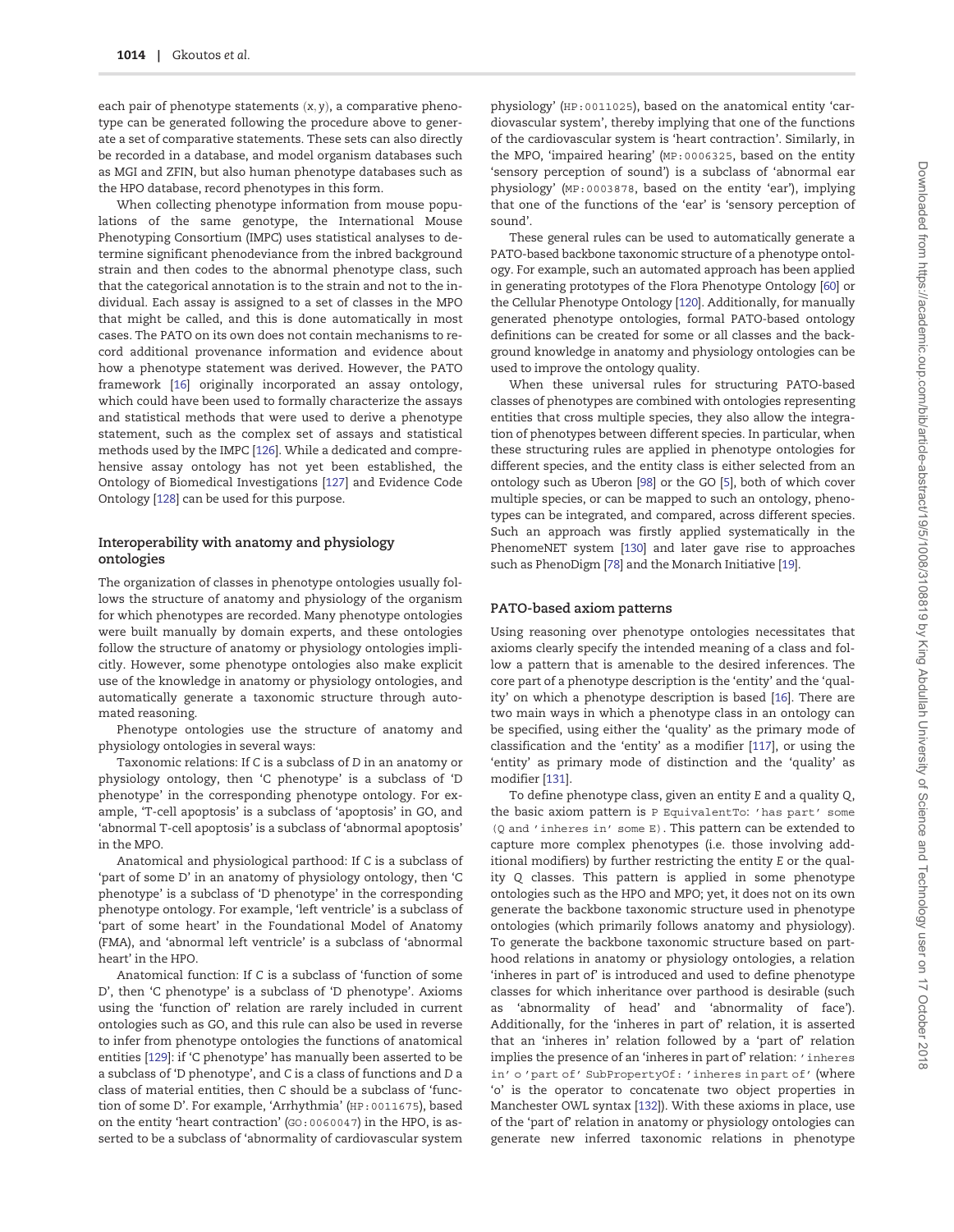ontologies. For example, the axioms constraining the classes 'Abnormality of head' (HP:0000234) and 'Abnormality of face' (HP:0000271) in the HP are as follows:

'Abnormality of the face' EquivalentTo: 'has part' some (quality and 'inheres in part of' some face)

and

'Abnormality of the head' EquivalentTo: 'has part' some (quality and 'inheres in part of' some head)

Together with the axiom in the anatomy ontology Uberon (from which the classes 'head' and 'face' are reused) face SubClassOf: 'part of' some head, it is possible to infer that 'Abnormality of face' is a subclass of 'Abnormality of head'.

An alternative approach is to use the 'entity' as primary mode of distinguishing phenotypes and qualities as modifiers [\[131\]](#page-13-0). The basic axiom pattern in this approach is to define a phenotype class P based on entity E and quality Q as P EquivalentTo: has-part some (E and has-quality some Q). This pattern results in phenotype classes affecting the same entity to be grouped together, e.g. all 'Heart' phenotypes will become sibling classes. To generate a backbone taxonomic structure using the background knowledge in anatomy and physiology ontologies about parthood relations, the axiom pattern has to be modified to replace E with 'part of' some E: P EquivalentTo: 'has part' some ('part of' some E) and 'has quality' some Q.

Both axiom patterns can be refined by further constraining either the entity or quality within them. Constraints on the entity could be to specify its physical location or development stage, such as in 'blood located in the left ventricle' used to define 'stroke volume'. Qualities can also be further constrained. For example, such constraints are used in relational qualities such as 'decreased susceptibility to viral infection' (MP:0002410) based on the quality 'decreased sensitivity toward' (PATO:0001550) and 'defense response to virus' (GO:0051607).

One controversial topic in providing axioms for classes in phenotype ontologies has traditionally been the treatment of absence [\[133,](#page-13-0) [134\]](#page-13-0). Some discussions center around the ontological status of 'absent' entities where it is questioned whether 'absent' entities (such as an 'absent heart') can exist and have a place in an ontology. One solution to this problem is to treat 'absent' entities as linguistic short forms for 'absence of' phenotypes. For example, despite its linguistic implications, an 'absent heart' can be considered as an 'absence of a heart' in an organism, or, more precisely, an organism without a heart as part [\[131\]](#page-13-0). We focus here on the functional requirements for classes representing absences. A desirable feature of classes representing absence of anatomical or physiological entities is that the absence of all entities E implies the absence of all parts of E. For example, if an organism has an 'absence of a heart' phenotype, it will also have an 'absence of left ventricle', 'absence of aortic arch', etc. These implications are expressed as subclass axioms in OWL so that 'absence of a heart' becomes a subclass of 'absence of left ventricle' and 'absence of aortic arch'. To achieve this classification through automated reasoning, axiom patterns that involve negation need to be used [\[131\]](#page-13-0). In particular, an 'absence of E' can be defined as equivalent to not 'has part' some ('part of' some E) when the relation 'part of' is considered as reflexive and transitive. For example, with 'left ventricle' being a part of the heart, the phenotypes 'absence of heart' and 'absence of left ventricle' can be defined as equivalent to not 'has part' some ('part of' some heart) and not 'has part' some ('part of' some 'left ventricle'), respectively. Use of an automated reasoner will then generate the desired inference that 'absence of heart' is a subclass of 'absence of left ventricle'. However, the disadvantage of these axioms is the use of negation, which requires use of an expressive fragment of OWL for which polynomial time automated reasoning cannot be guaranteed. Consequently, axioms of this type are not yet widely applied in phenotype ontologies.

Another controversial topic in phenotype ontologies is the ontological status of phenotypes [[112](#page-12-0), [87](#page-11-0), [135\]](#page-13-0). This question is mainly relevant when considering how to align a phenotype ontology to an upper-level ontology such as the Basic Formal Ontology [[111\]](#page-12-0). In most cases, phenotypes are considered as specific kinds of qualities, entities that are existentially dependent on a single kind of entity (the quality bearer) throughout their life. However, neither of the patterns we discussed here is amenable to such an interpretation because of the use of the 'has part' relation in the beginning of each axiom pattern, which is not usually considered to be applicable to qualities [[124](#page-12-0), [136](#page-13-0), [137\]](#page-13-0). However, phenotype classes, as they are currently used in phenotype ontologies, can be considered to be either material entities (i.e. whole organisms) that have certain characteristics (having parts with certain qualities) or they can equivalently be considered as qualities. The latter choice necessitates a slight alteration of the axiom patterns by prefixing all of them with 'inheres in' some. For example, instead of defining a phenotype P as before, the pattern P EquivalentTo: 'inheres in' some ('has part' some (E and has-quality some Q)) can be used. As the 'inheres in' relation is functional (i.e. a quality can only inhere in exactly one entity), the original axiom pattern and this modified axiom pattern result in exactly the same inferences and are therefore functionally equivalent. The only difference is that with the original axiom pattern, phenotypes are material entities (i.e. whole organisms), while they are qualities with the modified axiom pattern.

# Ontology-based analysis of phenotypes

Phenotype ontologies are widely used to analyze genotype– phenotype and environment–phenotype relations. These analysis approaches crucially rely on the properties of phenotype ontologies described here.

One key assumption behind an ontology-based analysis of phenotypes is that a similarity between phenotypes provides information about similarity behind the underlying mechanisms leading to the phenotype [\(Figure 3\)](#page-8-0). In these types of analyses, phenotypes resulting from a known intervention and mechanism are compared with a set of phenotypes for which the mechanism is not known, and based on phenotype similarity, inferences are made about the unknown mechanism leading to a set of phenotypes. A prime example is the application to disease gene prioritization where known disease-associated genes with their resulting phenotypes (the disease phenotypes) are compared with a set of phenotypes for which the underlying mechanism is not known (e.g. a patient's phenotypes). High similarity between the sets of phenotypes can then be used to suggest a possible diagnosis for a patient, including the likely mutation underlying the phenotypes [[18](#page-10-0)]. Such an approach can also be used to find new candidate genes when comparing phenotypes resulting from targeted mutagenesis in model organisms with patient or disease phenotypes [\[138\]](#page-13-0), and several systems for candidate gene prioritization make use of these approaches [[78,](#page-11-0) [99](#page-12-0), [130](#page-13-0)].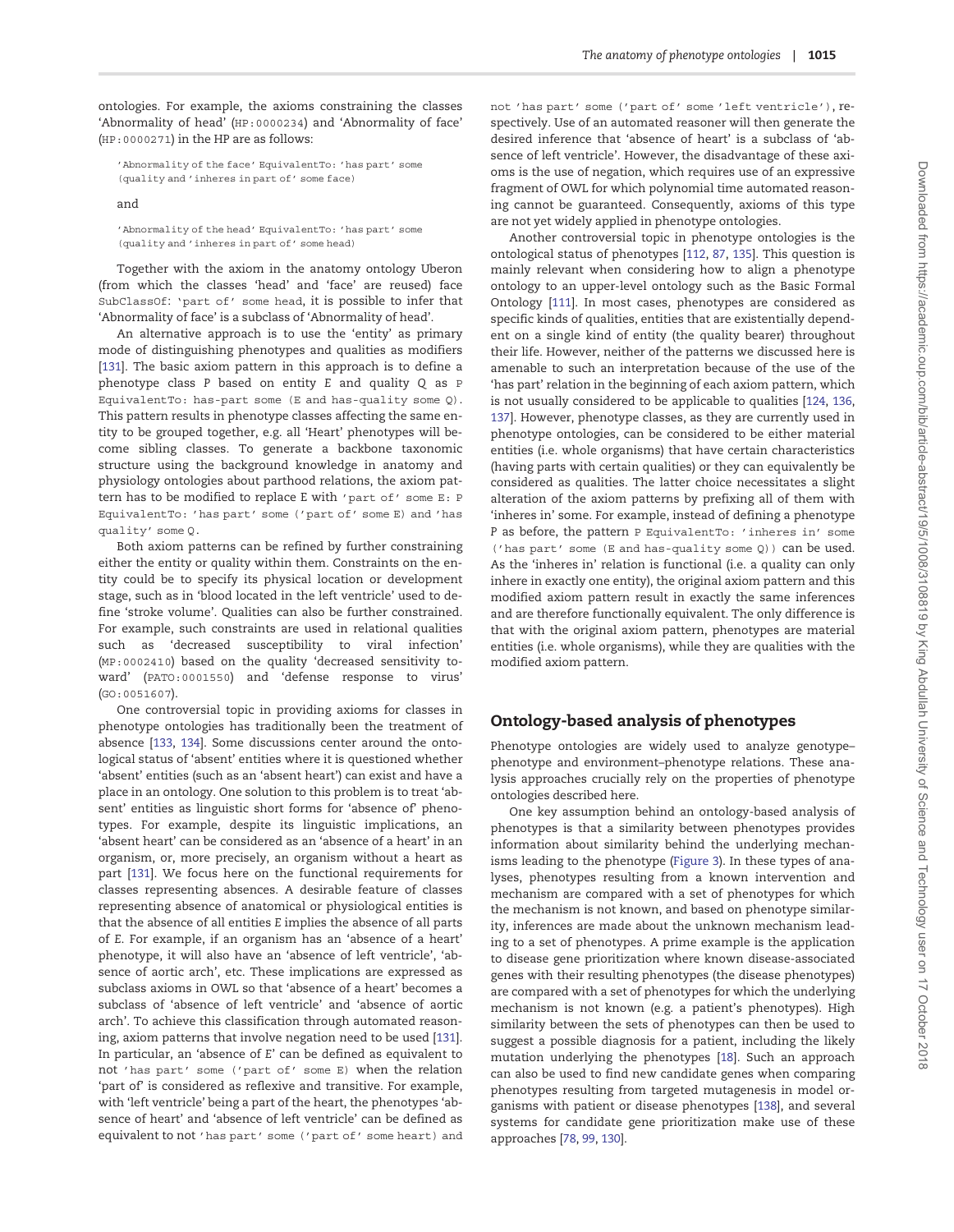<span id="page-8-0"></span>

Figure 3. Using phenotype similarity to understand similarity between molecular mechanisms.

For determining phenotype similarity, semantic similarity over phenotype ontologies is the dominant approach [\[8](#page-10-0)]. As phenotype ontologies use the entity as main distinguishing feature and include inheritance over parthood axioms asserted for the entity class, semantic similarity will also predominantly exploit these relations. In particular, phenotypes affecting the same entity (e.g. the heart), or a part thereof (e.g. the heart and the left ventricle), will generally be grouped closer together in the phenotype ontologies and therefore be more similar than phenotypes affecting different entities (e.g. heart and liver). Attributes and qualities are then used to further distinguish between phenotypes of the related entities.

Another approach to analyze phenotypes through phenotype ontologies can be applied to direct phenotype statements in an evolutionary context. Through automated reasoning over phenotype ontologies, in particular reasoning over parthood relations, it is possible to complete missing values in character matrices [\[139\]](#page-13-0), thereby improving their potential use in phylogenetics studies. Furthermore, by generating comparative phenotypes from the direct phenotype statements in character matrices, a pioneering study has identified and confirmed candidate genes that are changed between different species [\[109\]](#page-12-0). In this study, direct phenotype statements in fish have been used to generate the comparative phenotypes, and then compared them with mutant zebrafish phenotypes to generate hypotheses about the genetic differences between species.

Furthermore, in comparative statements, PATO contains information about whether the value of an attribute is increased or decreased, and PATO-based phenotype ontologies can therefore also be used to match the 'directions' (i.e. increased or decreased values) of phenotypes and find interventions that may be used to treat certain phenotypes. This approach is particularly useful for drug-related work and identifying synergistic drug effects as well as drug effects that are opposite to a disease phenotype (and can be used to find indications for a drug). In particular, to find new potential indications for drugs with a known side-effect profile, it is possible to identify drugs that have an effect with an 'opposite' directionality to (some aspects of) the disease phenotype. For this purpose, increased and decreased qualities in the PATO, together with the 'opposite to' relation, can be used to identify comparable phenotypes with opposite directionality. Focusing only on increased and decreased values, we can use PATO to distinguish three categories: 'having an increased value of a quality', 'having a decreased value of a quality' and 'having an abnormal value of a quality'. If a disease is characterized by an 'increased value' of a particular quality (such as glucose concentration in blood), we can aim to find a drug that has a 'decreased value' for this quality as a known drug effect. As drugs have multiple effects, and diseases have multiple phenotypes (signs and symptoms), we can automate this search and use a scoring algorithm to estimate the effect of a drug on a disease. For example, if a drug has an effect with an opposite directionality to the disease phenotype, we may assign a 1 to the effect; if the known effect of the drug has no directionality (e.g. 'abnormal glucose concentration in blood' as drug effect), or the disease phenotype has no directionality, we may assign a 0 to the effect; and if the drug effect and disease phenotype have the same directionality (e.g. the drug has an 'increased glucose concentration in blood' as effect, and the disease has an 'increased glucose concentration in blood' as phenotype), we may assign a –1 to the effect. Based on such a scoring algorithm, we can determine a score for a drug–disease pair based on which we may suggest novel drug indications. A similar approach has also been used to identify synergistic drug combinations [[140](#page-13-0)].

## Licensing of ontologies

Ontologies present similar but distinct problems to software when it comes to licensing their reuse. A major criterion for success for many ontologies is that they are adopted and implemented in a variety of settings and form the basis for further development and research [\[112\]](#page-12-0). This poses an intrinsic problem, as the original developers need to protect the credit they are due for their original work as it is being reused. A proposed principle [[112](#page-12-0), [141](#page-13-0)] of ontology licensing is that they should be made available under an open license if possible but on the condition that the originators are credited when it is reused. This principle is asserted by the OBO Foundry [[112](#page-12-0)], and most OBO Foundry ontologies are licensed with the Creative Commons Attribution (CC-BY), or CC0 (no copyright reserved), license. The CC-BY license requires the originator to be acknowledged when the ontology is reused, and the CC0 license is a donation to the public domain without constraints. There are advantages in using the legal code provided with the Creative Commons licenses, which are carefully designed to have wide coverage in multiple jurisdictions [\[142\]](#page-13-0).

The strong emphasis on free and open licensing of ontologies is also a response to the restrictive licenses commonly imposed on medical terminologies and ontologies such as UMLS, SNOMED CT or the ICD. Around 40% of the terms within the UMLS have specific licensing restrictions, and some of the most restrictive licenses are associated with SNOMED CT. While a subset of SNOMED CT is available for researchers complying with the terms of the National Library of Medicines UMLS license, the main terminology is maintained by SNOMED International and requires complex licensing depending on the national location and status of the user. This leads to significant problems with integrating SNOMED CT into other ontologies and can restrict the general functionality of databases that use all, of part of, SNOMED CT in their semantics.

# Conclusions

The challenge of describing phenotypes in a consistent and formal manner was among the first addressed by the development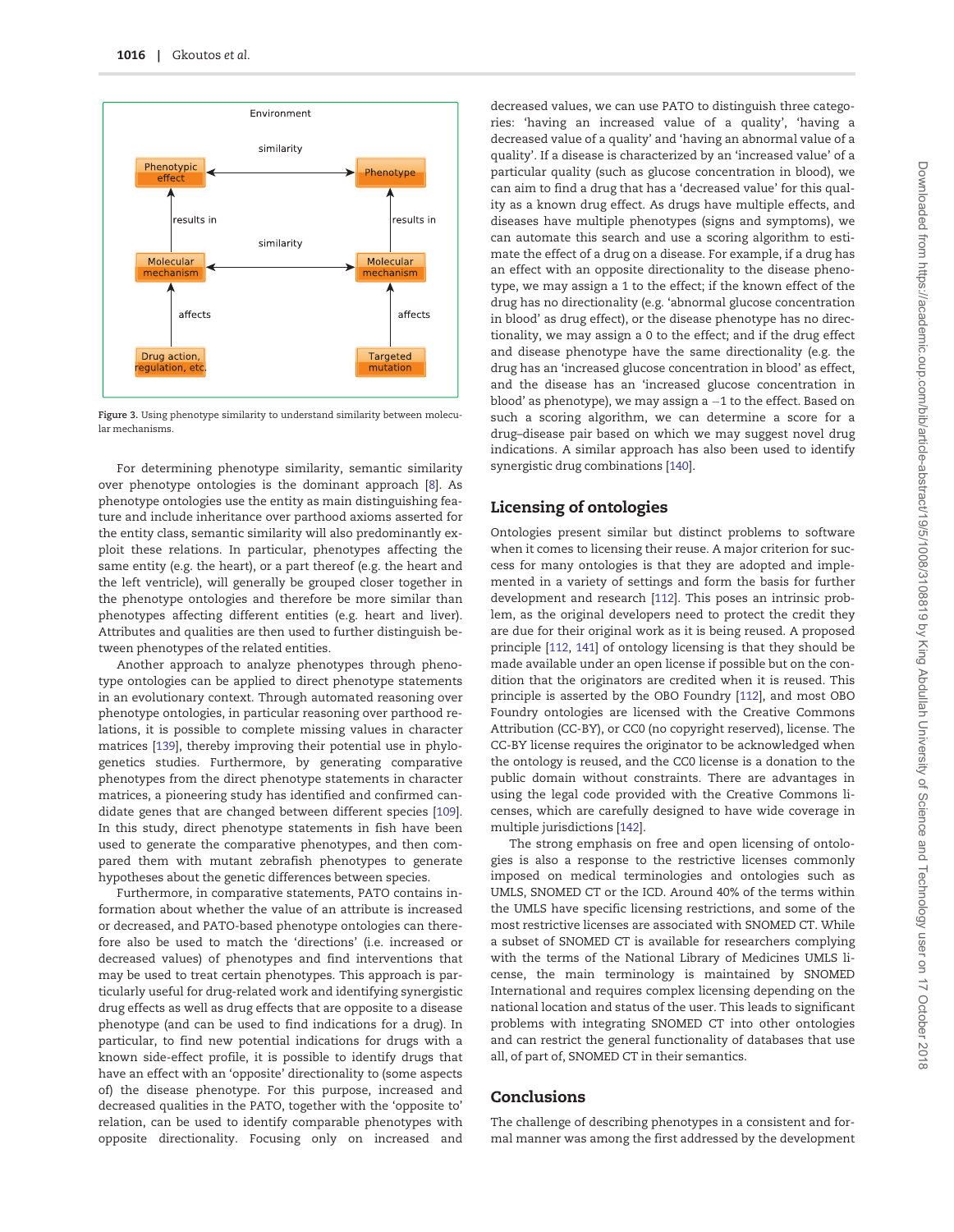<span id="page-9-0"></span>of bio-ontologies. From the starting point of relatively simple, pre-composed, hierarchical structures, ontologies and broader semantic frameworks have now been developed to facilitate data retrieval from databases, literature and structured records, data integration and analysis through semantic similarity, overrepresentation analysis of phenotypes in populations of organisms or molecules, automated reasoning and machine learning. Many of these developments have been facilitated, at least in part, through the use of formal class definitions using the EQ formalism and PATO [[16\]](#page-10-0), with significant achievements in the mobilization of model organism data for the study of human disease.

The emergence of Resource Description Framework (RDF) technologies and adoption of linked data approaches such as the EBI RDF platform [[143](#page-13-0)] and the Bio2RDF [\[144\]](#page-13-0) initiative provide large-scale and powerful resources, which exemplify the breaking of data silos and the mobilization and integration of large and disparate data sets, which would not have been possible without the prior development of the ontologies available today. Specifically, the move toward the development of large integrated phenotype ontologies, such as Uberpheno [\[145](#page-13-0)] or PhenomeNET [[130\]](#page-13-0), enabled through the systematic application of PATO, has led to common and shared standards for characterizing phenotypes that can be applied across domain and species boundaries and without which data integration would not be successful. Consequently, large integrated phenotype resources such as Monarch [[19](#page-10-0)], to which several model organism databases directly contribute, are now emerging.

In the future, there are still several challenges to overcome for phenotype ontologies. First, not all phenotype ontologies are amenable to the kind of integration and analysis described here. In particular, developing EQ-based axiom patterns often requires manual work by domain experts and cannot always be performed efficiently, although automated systems for identifying phenotypes and decomposing them in EQ statements are becoming available [[146](#page-13-0)]. Yet, even when these patterns are applied to define classes in phenotype ontologies, they are not always applied consistently. Despite the standardization introduced through PATO and other ontologies, there is a degree of interpretation available when choosing entity and quality. For example, whether 'hearing loss' is based on an anatomical entity 'ear' depends on whether the class also includes sensorineural hearing loss, but this information is not always available or considered and can lead to different formal representations. These incongruities between phenotype ontologies can be observed in particular between different species, and several efforts are underway to improve the standardized formal representation of the axiom patterns in phenotype ontologies [\[19,](#page-10-0) [117](#page-12-0), [147](#page-13-0)].

Furthermore, the classification of phenotypes (and diseases) can be greatly improved when more background information about the underlying entity is considered. In particular, anatomical functions are important to assign abnormal processes (i.e. functionings) to the responsible anatomical entity, and this knowledge could improve phenotype ontologies. Furthermore, the axiom patterns used to define phenotypes can be made more precise to help improve the structure of phenotype ontologies. For example, to determine whether 'abnormal B-cell apoptosis' (MP:0008781) should be a subclass of 'abnormal apoptosis' (MP:0001648), it is necessary to know whether all or only some (B-cell) apoptotic processes are abnormal within the organism; if all apoptotic processes are abnormal, then all B-cell apoptotic processes are abnormal, too, and 'abnormal apoptosis' should be considered a subclass of 'abnormal B-cell apoptosis'. However,

currently, these distinctions are not made in phenotype ontologies and cannot be made during annotation.

Phenotypes arise from a genotype within an environment, and, consequently, environmental conditions are necessary for understanding the mechanisms leading to a phenotype. In the future, studies that focus on environmental influences on the phenotype will increase and lead to a deeper understanding of the mechanisms leading to a phenotype [[148](#page-13-0), [149\]](#page-13-0).

We are now seeing increased use of ontology-based machine learning across the biomedical sciences, particularly with regard to clinical informatics, the stratification of patient populations and discovery of novel relationships between diseases and their pathobiology and genetics. As data in model organism databases grow and phenotype ontologies become increasingly more standardized and interoperable, phenotype data will be increasingly mobilized in support of human disease gene discovery and genetic diagnostics.

Infrastructure funding for ongoing maintenance and development of ontologies and associated tools will be crucial in maintaining the semantic frameworks now being developed. The importance of these activities for the underpinning of our major biomedical resources and databases should not be underestimated.

## Key Points

- Phenotypes are now increasingly captured by ontologies to facilitate data integration and computational analysis.
- The use of Semantic Web technologies, PATO-based EQ ontology design patterns and standard ontologies such as PATO facilitate interoperability between phenotype ontologies.
- Axioms in phenotype ontologies facilitate many different types of analysis, ranging from identification of molecular mechanisms to understanding evolutionary relationships.

## Acknowledgements

Some concepts and materials discussed here were originally developed by the authors for the tutorial 'Bio-ontologies and their role in analyzing personal genome data', presented at ECCB 2016 on 4 September 2016.

## Funding

The National Science Foundation (IOS:1340112 to G.V.G.), the European Commission H2020 (grant agreement number 731075) to G.V.G. and the King Abdullah University of Science and Technology (to R.H.).

## References

- 1. Johannsen W. Elemente der exakten erblichkeitslehre. Deutsche wesentlich erweiterte ausgabe in fünfundzwanzig vorlesungen, von W. Johannsen. Jena: G. Fischer, 1909, 530.
- 2. Johannsen W. The genotype conception of heredity. Am Nat 1911;45:129–59.
- 3. Schofield PN, Sundberg JP, Hoehndorf R, et al. New approaches to the representation and analysis of phenotype knowledge in human diseases and their animal models. Brief Funct Genomics 2011;10:258–65.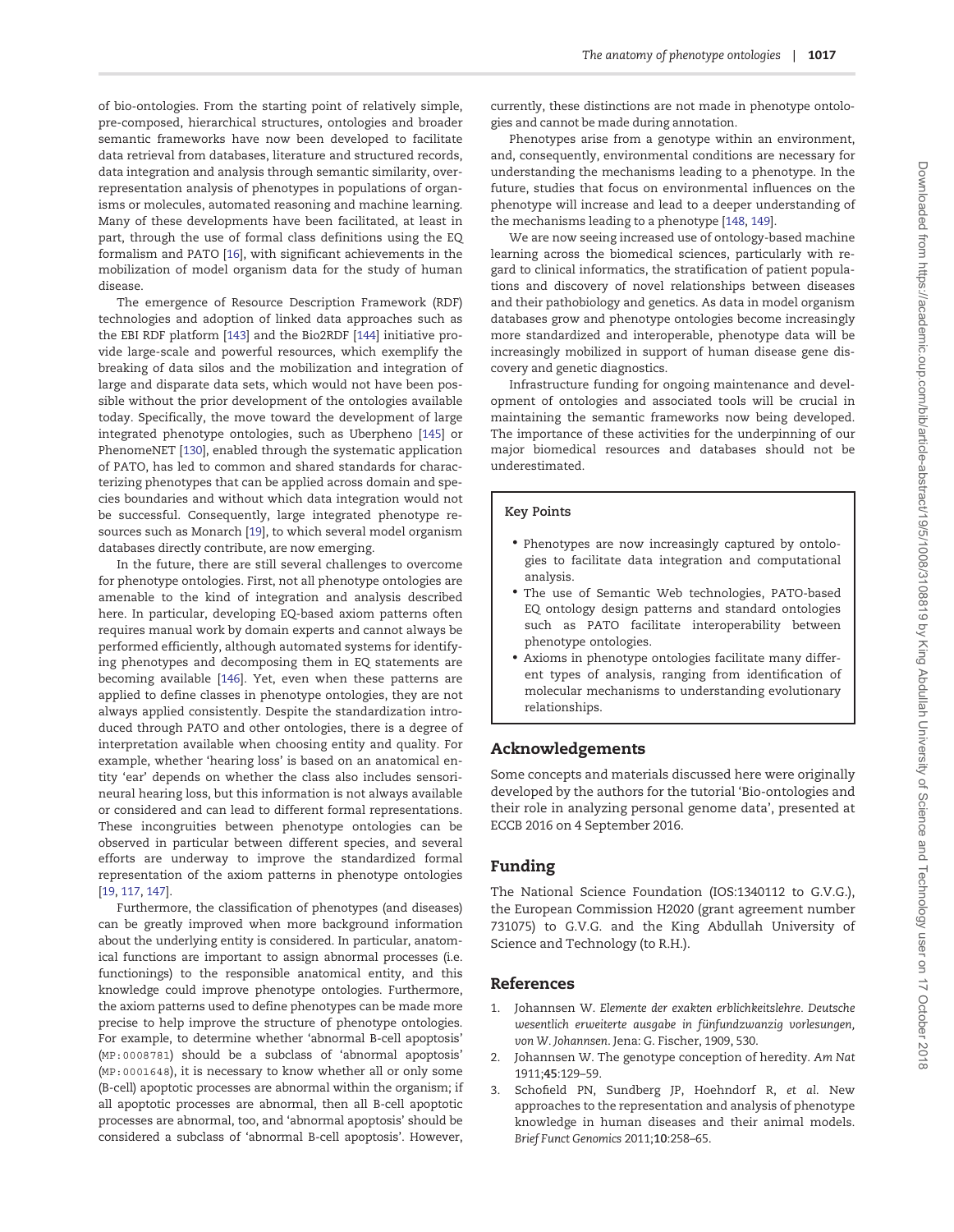- <span id="page-10-0"></span>4. Wulff HR. The language of medicine. J R Soc Med 2004;97:187–8.
- 5. Ashburner M, Ball CA, Blake JA, et al. Gene ontology: tool for the unification of biology. Nat Genet 2000;25:25–9.
- 6. Gruber TR. Toward principles for the design of ontologies used for knowledge sharing. Int J Hum Comput Stud 1995;43:907–28.
- 7. Guarino N (ed). Formal Ontology and Information Systems in Proceedings of the 1st International Conference on Formal Ontologies in Information Systems. Amsterdam, Netherlands: IOS Press, 1998, 3–15.
- 8. Hoehndorf R, Schofield PN, Gkoutos GV. The role of ontologies in biological and biomedical research: a functional perspective. Brief Bioinform 2015;16:1069–80.
- 9. Eppig J. Algorithms for mutant sorting: the need for phenotype vocabularies. Mamm Genome 2000;11:584–9.
- 10. Hunter A, Kaufman MH, McKay A, et al. An ontology of human developmental anatomy. J Anat 2003;203:347–55.
- 11. Smith CL, Goldsmith CA, Eppig JT. The Mammalian Phenotype Ontology as a tool for annotating, analyzing and comparing phenotypic information. Genome Biol 2004;6:R7.
- 12. Hayamizu TF, Mangan M, Corradi JP, et al. The adult mouse anatomical dictionary: a tool for annotating and integrating data. Genome Biol 2005;6:R29.
- 13. Schofield PN, Sundberg JP, Sundberg BA, et al. The mouse pathology ontology, MPATH; structure and applications. J Biomed Semantics 2013;4:18.
- 14. Blake JA, Eppig JT, Kadin JA, et al. Mouse Genome Database (MGD)-2017: community knowledge resource for the laboratory mouse. Nucleic Acids Res 2017;45:D723–9.
- 15. Gkoutos GV, Green EC, Mallon AM, et al. Building mouse phenotype ontologies. Pac Symp Biocomput 2004;178–89.
- 16. Gkoutos GV, Green EC, Mallon AM, et al. Using ontologies to describe mouse phenotypes. Genome Biol 2005;6:R8.
- 17. Gkoutos GV. Towards a phenotypic Semantic Web. Curr Bioinform 2006;1:235–46.
- 18. Köhler S, Schulz MH, Krawitz P, et al. Clinical diagnostics in human genetics with semantic similarity searches in ontologies. Am J Hum Genet 2009;85:457–64.
- 19. Mungall CJ, McMurry JA, Köhler S, et al. The Monarch Initiative: an integrative data and analytic platform connecting phenotypes to genotypes across species. Nucleic Acids Res 2017;45:D712–22.
- 20. Weng MP, Liao BY. MamPhEA: a web tool for mammalian phenotype enrichment analysis. Genome Biol 2010;11:P27.
- 21. Ring N, Meehan TF, Blake A, et al. A mouse informatics platform for phenotypic and translational discovery. Mamm Genome 2015;26:413–21.
- 22. Smith CL, Eppig JT. Expanding the mammalian phenotype ontology to support automated exchange of high throughput mouse phenotyping data generated by large-scale mouse knockout screens. J Biomed Semantics 2015;6:11.
- 23. Girdea M, Dumitriu S, Fiume M, et al. PhenoTips: patient phenotyping software for clinical and research use. Hum Mutat 2013;34:1057–65.
- 24. Grau B, Horrocks I, Motik B, et al. OWL 2: the next step for OWL. Web Semant 2008;6:309–22.
- 25. Baader F, Calvanese D, McGuinness D, et al. The Description Logic Handbook: Theory, Implementation and Applications. Cambridge, UK: Cambridge University Press, 2003.
- 26. Motik B, Grau BC, Horrocks I, et al. OWL 2 Web Ontology Language: Profiles Recommendation. Cambridge, MA: World Wide Web Consortium (W3C), 2009.
- 27. Hoehndorf R, Dumontier M, Oellrich A, et al. A common layer of interoperability for biomedical ontologies based on OWL EL. Bioinformatics 2011;27:1001–8.
- 28. Robinson PN, Köhler S, Bauer S, et al. The human phenotype ontology: a tool for annotating and analyzing human hereditary disease. Am J Hum Genet 2008;83:610–15.
- 29. Harris MA, Lock A, Bahler J, et al. FYPO: the fission yeast phenotype ontology. Bioinformatics 2013;29:1671–8.
- 30. Shrestha R, Matteis L, Skofic M, et al. Bridging the phenotypic and genetic data useful for integrated breeding through a data annotation using the crop ontology developed by the crop communities of practice. Front Physiol 2012;3:326.
- 31. Cooper L. Common Reference Ontologies for Plant biology (cROP): a platform for integrative plant genomics. In: JL Elser, J Preece, E Arnaud, et al. (eds). Plant and Animal Genome XXII Meeting. Jersey City, NJ: Plant and Animal Genome Conference, 2014.
- 32. Gkoutos GV, Schofield PN, Hoehndorf R. The units ontology: a tool for integrating units of measurement in science. Database 2012;2012:bas033.
- 33. Bradford Y, Conlin T, Dunn N, et al. ZFIN: enhancements and updates to the Zebrafish model organism database. Nucleic Acids Res 2011;39 (Suppl 1):D822–9.
- 34. Howe DG, Bradford YM, Eagle A, et al. The Zebrafish model organism database: new support for human disease models, mutation details, gene expression phenotypes and searching. Nucleic Acids Res 2017;45:D758–68.
- 35. Sprague J, Bayraktaroglu L, Bradford Y, et al. The Zebrafish information network: the Zebrafish model organism database provides expanded support for genotypes and phenotypes. Nucleic Acids Res 2007;36:D768–72.
- 36. Kibbe WA, Arze C, Felix V, et al. Disease ontology 2015 update: an expanded and updated database of human diseases for linking biomedical knowledge through disease data. Nucleic Acids Res 2014;43:D1071–8.
- 37. Piñero J, Queralt-Rosinach N, Bravo À, et al. DisGeNET: a discovery platform for the dynamical exploration of human diseases and their genes. Database 2015;2015:bav028.
- 38. Köhler S, Vasilevsky NA, Engelstad M, et al. The human phenotype ontology in 2017. Nucleic Acids Res 2017;45:D865–76.
- 39. Koehler S, Doelken SC, Mungall CJ, et al. The Human Phenotype Ontology Project: linking molecular biology and disease through phenotype data. Nucleic Acids Res 2014;42:D966–74.
- 40. Beck T, Hastings RK, Gollapudi S, et al. GWAS central: a comprehensive resource for the comparison and interrogation of genome-wide association studies. Eur J Hum Genet 2014;22:949–52.
- 41. World Health Organization. International Statistical Classification of Diseases and Related Health Problems, ICD-10, 2010th edition. Geneva, Switzerland: World Health Organization, 2012.
- 42. World Health Organization. ICD-9-CM: International Classification of Diseases, 9th Revision, Clinical Modification, 1996th edition. Geneva, Switzerland: World Health Organization, 1996.
- 43. Bodenreider O. The Unified Medical Language System (UMLS): integrating biomedical terminology. Nucleic Acids Res 2004;32:D267–70.
- 44. Davis AP, King BL, Mockus S, et al. The comparative toxicogenomics database: update 2011. Nucleic Acids Res 2011;39:D1067–72.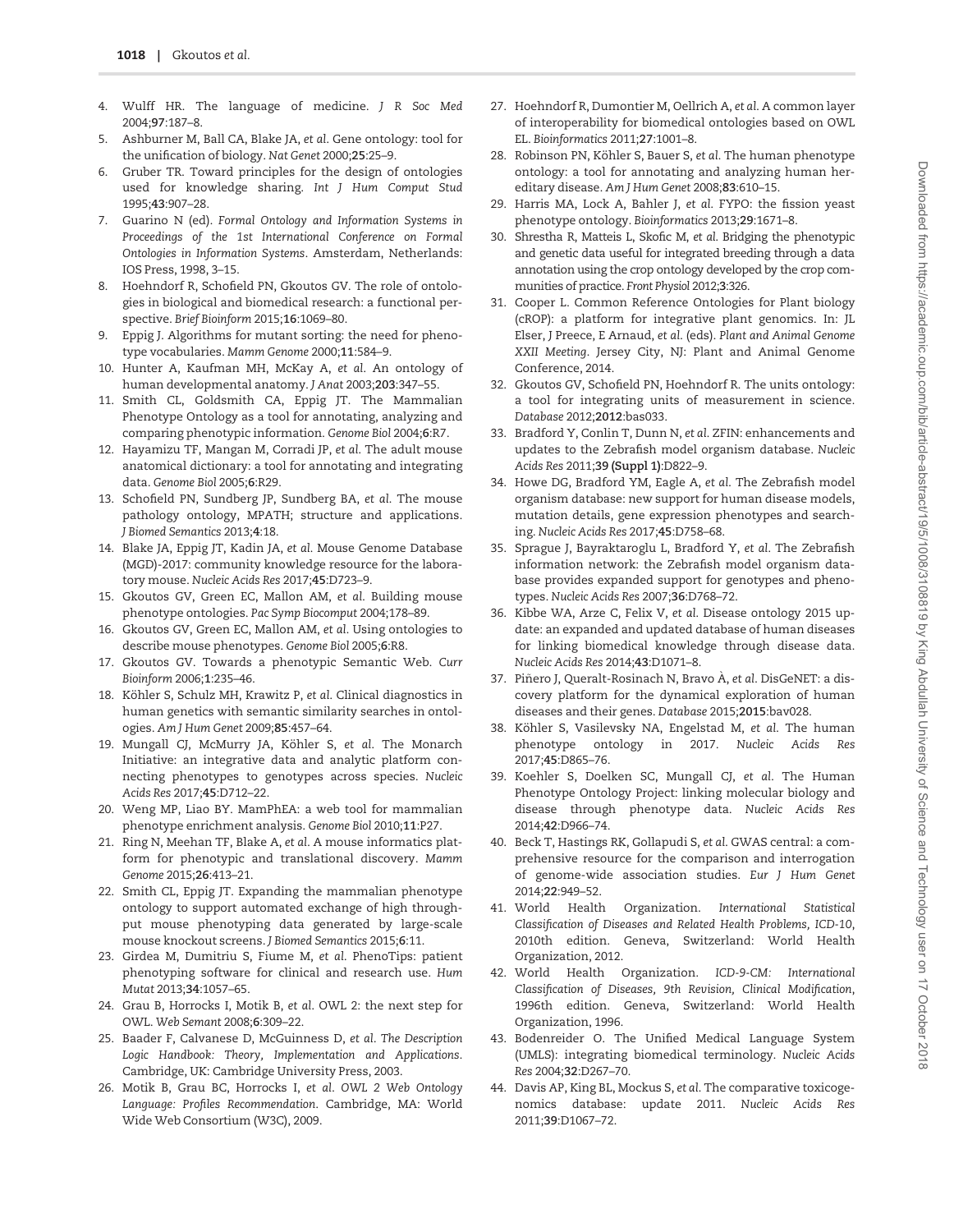- <span id="page-11-0"></span>45. Kuhn M, Campillos M, Letunic I, et al. A side effect resource to capture phenotypic effects of drugs. Mol Syst Biol 2010;6:343.
- 46. Sioutos N, de Coronado S, Haber MW, et al. NCI thesaurus: a semantic model integrating cancer-related clinical and molecular information. J Biomed Inform 2007;40:30–43.
- 47. He Y, Sarntivijai S, Lin Y, et al. OAE: the ontology of adverse events. J Biomed Semantics 2014;5:29.
- 48. Sarntivijai S, Vasant D, Jupp S, et al. Linking rare and common disease: mapping clinical disease-phenotypes to ontologies in therapeutic target validation. J Biomed Semantics 2016;7:8.
- 49. Weinreich SS, Mangon R, Sikkens JJ, et al. Orphanet: a European database for rare diseases. Ned Tijdschr Geneeskd 2008;9:518–19.
- 50. Benson T. The history of the Read codes: the inaugural James Read Memorial Lecture 2011. Inform Prim Care 2011;19:173–82.
- 51. Cornet R, de Keizer N. Forty years of SNOMED: a literature review. BMC Med Inform Decis Mak 2008;8:S2.
- 52. Fey P, Gaudet P, Curk T, et al. dictyBase–a dictyostelium bioinformatics resource update. Nucleic Acids Res 2009;37:D515–19.
- 53. Osumi-Sutherland D, Marygold SJ, Millburn GH, et al. The Drosophila phenotype ontology. J Biomed Semantics 2013;4:30.
- 54. Tweedie S, Ashburner M, Falls K, et al. FlyBase: enhancing Drosophila gene ontology annotations. Nucl. Acids Res 2009;37:D555–9.
- 55. Schofield PN, Bard JBL, Boniver J, et al. Pathbase: a new reference resource and database for laboratory mouse pathology. Radiat Prot Dosimetry 2004;112:525–8.
- 56. Shimoyama M, De Pons J, Hayman GT, et al. The rat genome database 2015: genomic, phenotypic and environmental variations and disease. Nucleic Acids Res 2014;43:D743.
- 57. Schindelman G, Fernandes J, Bastiani C, et al. Worm phenotype ontology: integrating phenotype data within and beyond the C. elegans community. BMC Bioinformatics 2011;12:32.
- 58. Harris TW, Antoshechkin I, Bieri T, et al. WormBase: a comprehensive resource for nematode research. Nucleic Acids Res 2010;38:D463–7.
- 59. Cherry JM, Adler C, Ball C, et al. SGD: Saccharomyces genome database. Nucleic Acids Res 1998;26:73–9.
- 60. Hoehndorf R, Alshahrani M, Gkoutos GV, et al. The Flora Phenotype Ontology (FLOPO): tool for integrating morphological traits and phenotypes of vascular plants. J Biomed Semantics 2016;7:65.
- 61. Dressler S, Schmidt M, Zizka G. Introducing African plants a photo guide—an interactive photo data base and rapid identification tool for Continental Africa. Taxon 2014;63:1159–61.
- 62. Wood V, Harris MA, McDowall MD, et al. PomBase: a comprehensive online resource for fission yeast. Nucleic Acids Res 2012;40:D695–9.
- 63. Walls RL, Athreya B, Cooper L, et al. Ontologies as integrative tools for plant science. Am J Bot 2012;99:1263–75.
- 64. Goff S, Vaughn M, McKay S, et al. The iPlant collaborative: cyberinfrastructure for plant biology. Front Plant Sci 2011;2:34.
- 65. Jaiswal P, et al. Planteome: a resource for common reference ontologies and applications for plant biology. In: Proceedings of the International Conference on Biological Ontologies (ICBO) 1747. CEUR-WS.org, Aachen, Germany, 2016, 406.
- 66. Fernandez-Pozo N, Menda N, Edwards JD, et al. The Sol Genomics Network (SGN)—from genotype to phenotype to breeding. Nucleic Acids Res 2015;43:D1036–41.
- 67. Garnier E, Stahl U, Laporte MA, et al. Towards a thesaurus of plant characteristics: an ecological contribution. J Ecol 2017;105:298–309.
- 68. Kattge J, Díaz S, Lavorel S, et al. TRY-a global database of plant traits. Glob Chang Biol 2011;17:2905–35.
- 69. Jupp S, Malone J, Burdett T, et al. The cellular microscopy phenotype ontology. J Biomed Semantics 2016;7:28.
- 70. Kirsanova C, Brazma A, Rustici G, et al. Cellular phenotype database: a repository for systems microscopy data. Bioinformatics 2015;31:2736–40.
- 71. Chibucos MC, Zweifel AE, Herrera JC, et al. An ontology for microbial phenotypes. BMC Microbiol 2014;14:294.
- 72. Peters JM, et al. A comprehensive, CRISPR-based functional analysis of essential genes in bacteria. Cell 2016;165:1493–506.
- 73. Noy NF, Shah NH, Whetzel PL, et al. BioPortal: ontologies and integrated data resources at the click of a mouse. Nucleic Acids Res 2009;37:W170–3.
- 74. Hoehndorf R, Slater L, Schofield PN, et al. Aber-OWL: a framework for ontology-based data access in biology. BMC Bioinformatics 2015;16:26.
- 75. Cote R, Jones P, Apweiler R, et al. The ontology lookup service, a lightweight cross-platform tool for controlled vocabulary queries. BMC Bioinformatics 2006;7:97.
- 76. Miles A, Bechhofer S. SKOS Simple Knowledge Organization System Reference, Technical Report. Cambridge, MA: World Wide Web Consortium, 2009.
- 77. Robinson PN. Deep phenotyping for precision medicine. Hum Mutat 2012;33:777–80.
- 78. Smedley D, Oellrich A, Köhler S, et al. PhenoDigm: analyzing curated annotations to associate animal models with human diseases. Database 2013;2013:bat025.
- 79. Marx V. The DNA of a nation. Nature 2015;524:503–5.
- 80. Robinson PN, Mungall CJ, Haendel M. Capturing phenotypes for precision medicine. Cold Spring Harb Mol Case Stud 2015;1: a000372.
- 81. Amberger J, Bocchini C, Hamosh A. A new face and new challenges for Online Mendelian Inheritance in Man (OMIM). Hum Mutat 2011;32:564–7.
- 82. Landrum MJ, Lee JM, Riley GR, et al. ClinVar: public archive of relationships among sequence variation and human phenotype. Nucleic Acids Res 2013;42:D980–5.
- 83. Schriml LM, Mitraka E. The disease ontology: fostering interoperability between biological and clinical human diseaserelated data. Mamm Genome 2015;26:584–9.
- 84. Hoehndorf R, Schofield PN, Gkoutos GV. Analysis of the human diseasome using phenotype similarity between common, genetic, and infectious diseases. Sci Rep 2015;5:10888.
- 85. Ceusters W, Smith B. Foundations for a realist ontology of mental disease. J Biomed Semantics 2010;1:10.
- 86. Scheuermann RH, Ceusters W, Smith B. Toward an ontological treatment of disease and diagnosis. In: Proceedings of the 2009 AMIA Summit on Translational Bioinformatics. Bethesda, Maryland: AMIA, 2009, 116–20.
- 87. Smith B, Kumar A, Ceusters W, et al. On carcinomas and other pathological entities. Comp Funct Genomics 2005;6:379–87.
- 88. Faria D, Pesquita C, Santos E, et al. On the Move to Meaningful Internet Systems: OTM 2013 Conferences. In: R Meersman, H Panetto, T Dillon, et al.(eds). Confederated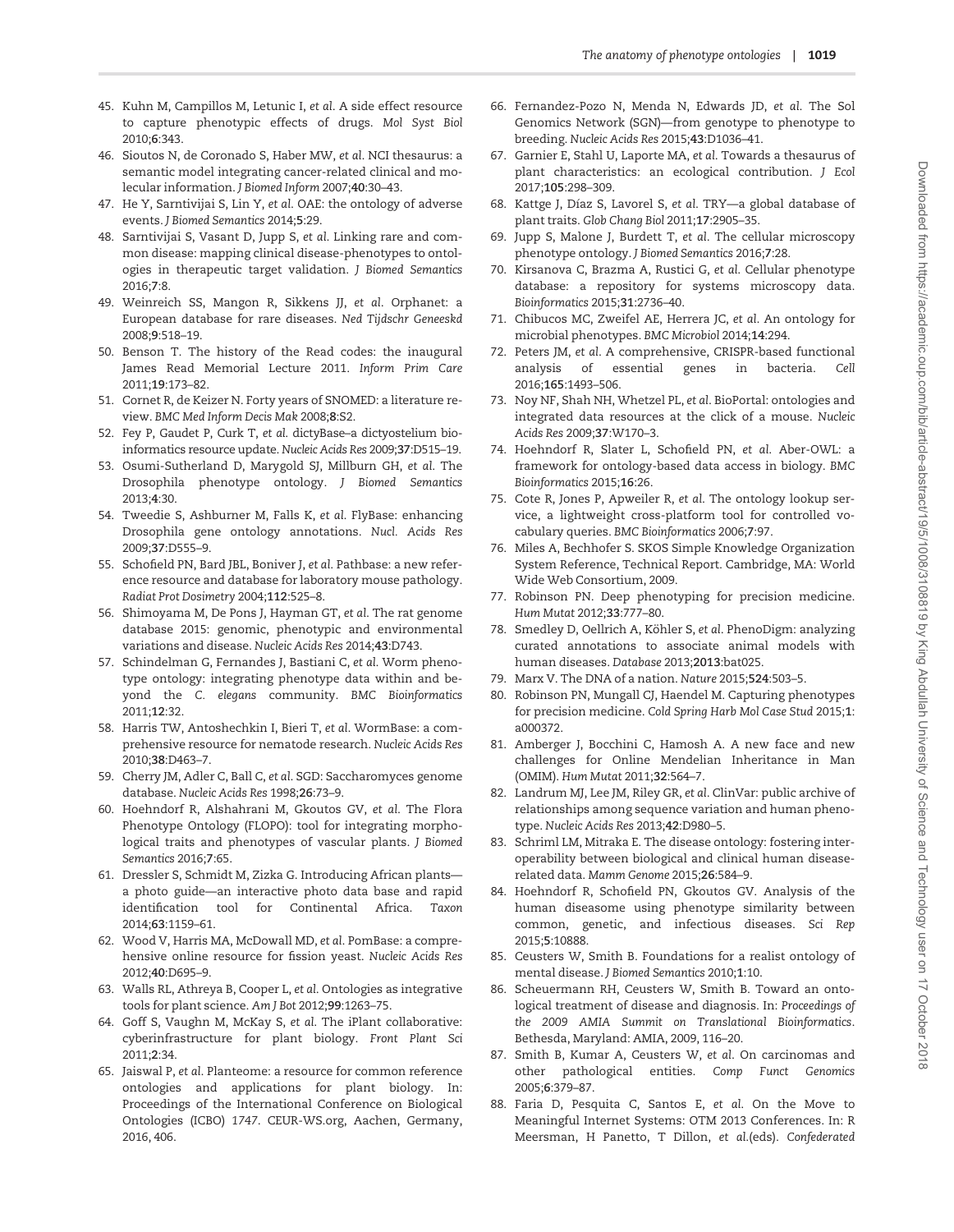<span id="page-12-0"></span>International Conferences: CoopIS, DOA-Trusted Cloud, and ODBASE 2013, Graz, Austria, September 9-13, 2013. Springer Berlin Heidelberg, Berlin, Heidelberg, 2013, 527–41.

- 89. Achichi M, Cheatham M, Dragisic Z, et al. Results of the ontology alignment evaluation initiative 2014. In: Proceedings of the 9th International Workshop on Ontology Matching collocated with the 13th International Semantic Web Conference (ISWC 2014), 20 October 2014. Riva del Garda, Trentino, Italy, 2014, 61–104.
- 90. Hernandez-Boussard T, Whirl-Carrillo M, Hebert JM, et al. The pharmacogenetics and pharmacogenomics knowledge base: accentuating the knowledge. Nucleic Acids Res 2008;36:D913–18.
- 91. Knox C, Law V, Jewison T, et al. DrugBank 3.0: a comprehensive resource for 'Omics' research on drugs. Nucleic Acids Res 2011;39:D1035–41.
- 92. Kuhn M, Banchaabouchi MA, Campillos M, et al. Systematic identification of proteins that elicit drug side effects. Mol Syst Biol 2013;9:663.
- 93. Zhou X, Menche J, Barabási AL, et al. Human symptoms-disease network. Nat Commun 2014;5:4212.
- 94. Hoehndorf R, Hiebert T, Hardy NW, et al. Mouse model phenotypes provide information about human drug targets. Bioinformatics 2014;30:719–25.
- 95. Hoehndorf R, Dumontier M, Gkoutos GV. Identifying aberrant pathways through integrated analysis of knowledge in pharmacogenomics. Bioinformatics 2012;28:2169–75.
- 96. Mallon AM, Iyer V, Melvin D, et al. Accessing data from the International Mouse Phenotyping Consortium: state of the art and future plans. Mamm Genome 2012;23:641–52.
- 97. Collins FS, Finnell RH, Rossant J, et al. A new partner for the international knockout mouse consortium. Cell 2007;129:235.
- 98. Mungall C, Torniai C, Gkoutos G, et al. Uberon, an integrative multi-species anatomy ontology. Genome Biol 2012;13:R5.
- 99. Hoehndorf R, Schofield PN, Gkoutos GV. An integrative, translational approach to understanding rare and orphan genetically based diseases. Interface Focus 2013;3:20120055.
- 100. Köhler S, Schoeneberg U, Czeschik JC, et al. Clinical interpretation of CNVs with cross-species phenotype data. J Med Genet 2014;51:766–72.
- 101. Robinson PN, Köhler S, Oellrich A, et al. Improved exome prioritization of disease genes through cross-species phenotype comparison. Genome Res 2014;24:340–8.
- 102. Hardisty A, Roberts D. A decadal view of biodiversity informatics: challenges and priorities. BMC Ecol 2013;13:16.
- 103. Vos R, Biserkov J, Balech B, et al. Enriched biodiversity data as a resource and service. Biodivers Data J 2014;2:e1125.
- 104. Buttigieg P, Morrison N, Smith B, et al. The environment ontology: contextualising biological and biomedical entities. J Biomed Semantics 2013;4:43.
- 105. Walls RL, Deck J, Guralnick R, et al. Semantics in support of biodiversity knowledge discovery: an introduction to the biological collections ontology and related ontologies. PLoS One 2014;9:e89606.
- 106. Hamilton A.(ed). The Evolution of Phylogenetic Systematics, 1st edn. Berkeley, CA: University of California Press, 2014.
- 107. Mabee PM, Ashburner M, Cronk Q, et al. Phenotype ontologies: the bridge between genomics and evolution. Trends Ecol Evol 2007;22:345–50.
- 108. Dahdul WM, Balhoff JP, Engeman J, et al. Evolutionary characters, phenotypes and ontologies: curating data from the systematic biology literature. PLoS One 2010;5:e10708.
- 109. Edmunds RC, Su B, Balhoff JP, et al. Phenoscape: identifying candidate genes for evolutionary phenotypes. Mol Biol Evol 2016;33:13–24.
- 110. Golik W, Dameron O, Bugeon J, et al. In: JM Dodero, M Palomo-Duarte, P Karampiperis (eds). Metadata and Semantics Research: 6th Research Conference, MTSR 2012, Cádiz, Spain, November 28-30, 2012. Proceedings. Berlin, Heidelberg: Springer Berlin Heidelberg, 2012, 289–300.
- 111. Arp R, Smith B, Spear AD. Building Ontologies with Basic Formal Ontology. Cambridge, MA: The MIT Press, 2015.
- 112. Smith B, Ashburner M, Rosse C, et al. The OBO Foundry: coordinated evolution of ontologies to support biomedical data integration. Nat Biotech 2007;25:1251–5.
- 113. Courtot M, Gibson F, Lister AL, et al. MIREOT: the minimum information to reference an external ontology term. Appl Ontol 2011;6:23–33.
- 114. Malone J, Holloway E, Adamusiak T, et al. Modeling sample variables with an experimental factor ontology. Bioinformatics 2010;26:1112–18.
- 115. Gkoutos GV, Schofield PN, Hoehndorf R. In: EJ Chesler, MA Haendel (eds). Bioinformatics of Behavior: Part 1. Cambridge, MA: Academic Press, 2012, 69–87.
- 116. Topalis P, Dialynas E, Mitraka E, et al. A set of ontologies to drive tools for the control of vector-borne diseases. J Biomed Inform 2010; 44:42–7.
- 117. Mungall C, Gkoutos G, Smith C, et al. Integrating phenotype ontologies across multiple species. Genome Biol 2010;11:R2.
- 118. Gkoutos GV, Mungall C, Dolken S, et al. Entity/quality-based logical definitions for the human skeletal phenome using PATO. Conf Proc IEEE Eng Med Biol Soc 2009;2009:7069–72.
- 119. Schofield PN, Hoehndorf R, Smith CL, et al. In: R Morriss-Kay, J Baldock, DR Bard, et al. (eds). Kaufman's Atlas of Mouse Development Supplement. Boston: Academic Press, 2016, 307–18.
- 120. Hoehndorf R, Harris MA, Herre H, et al. Semantic integration of physiology phenotypes with an application to the cellular phenotype ontology. Bioinformatics 2012;28:1783–9.
- 121. Gkoutos GV, Hoehndorf R. Ontology-based cross-species integration and analysis of Saccharomyces cerevisiae phenotypes. J Biomed Semant 2012;3:S6.
- 122. The Gene Ontology Consortium, Blake JA, Dolan M, et al. Gene ontology annotations and resources. Nucleic Acids Rese 2013;41:D530–5.
- 123. Horrocks I. OBO flat file format syntax and semantics and mapping to OWL web ontology language. Technical Report, University of Manchester, 2007. [http://www.cs.man.ac.uk/](http://www.cs.man.ac.uk/&hx0026;sim;horrocks/obo/)  $\sim$ [horrocks/obo/](http://www.cs.man.ac.uk/&hx0026;sim;horrocks/obo/)
- 124. Masolo C, Borgo S, Gangemi A, et al. WonderWeb deliverable D18: ontology library (final). Technical Report, Trento, Italy: Laboratory for Applied Ontology, ISTC-CNR, 2003.
- 125. Denny JC, Ritchie MD, Basford MA, et al. PheWAS: demonstrating the feasibility of a phenome-wide scan to discover gene–disease associations. Bioinformatics 2010;26:1205–10.
- 126. De Angelis MH, Nicholson G, Selloum M, et al. Analysis of mammalian gene function through broad-based phenotypic screens across a consortium of mouse clinics. Nat Genet 2015;969–78.
- 127. Bandrowski A, Brinkman R, Brochhausen M, et al. The ontology for biomedical investigations. PLos One 2016;11: e0154556.
- 128. Chibucos MC, Mungall CJ, Balakrishnan R, et al. Standardized description of scientific evidence using the Evidence Ontology (ECO). Database 2014;2014:bau075.